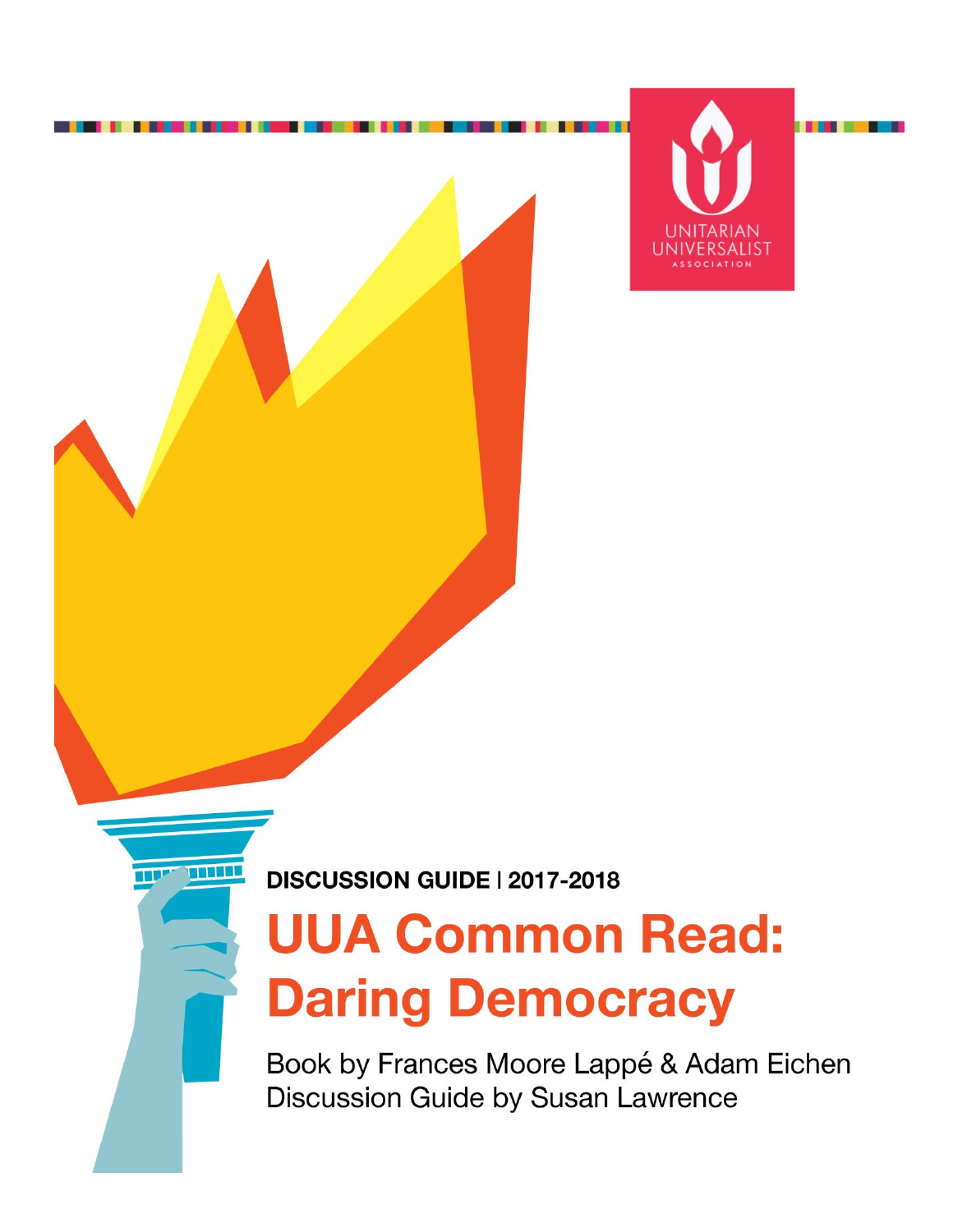# **Table of Contents**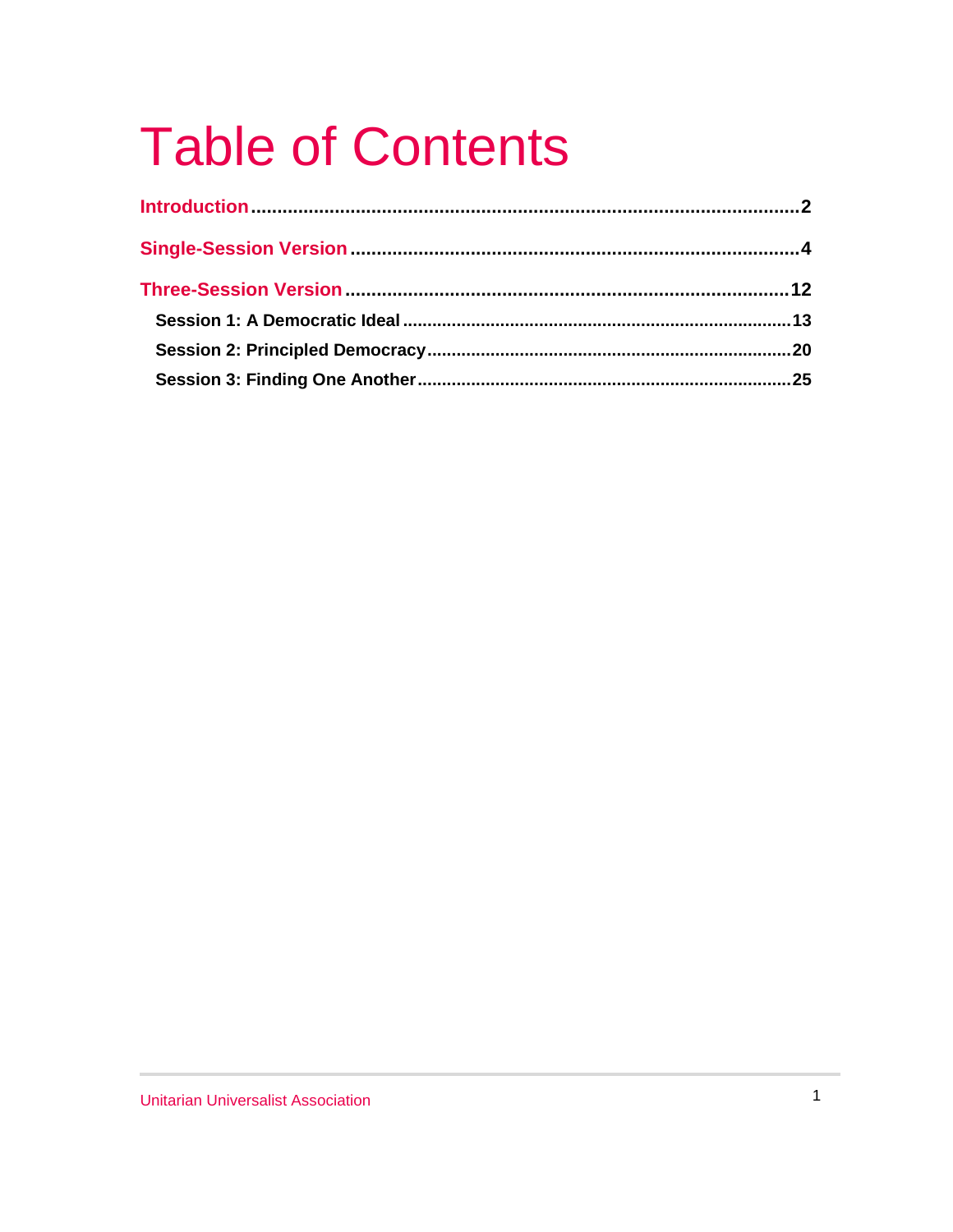# Introduction

Co-authors Frances M. Lappé (author of *Diet for a Small Planet*, first published in 1971) and Adam Eichen expose and document the "anti-democracy" movement, funded by big money, that has brought us to where we are today. They describe the loneliness and powerlessness that many experience when democratic ideals and systems are co-opted by self-interested, wealthy Americans. They demonstrate how, as a society, we have bought into a prevailing ideology which equates the freedoms of democracy with the "free choice" offered under capitalism.

Avoiding cynicism, *Daring Democracy* catalogues a growing network of justice organizations joining together to demand a government by, for, and of the people. On a variety of fronts including voting rights, campaign finance, and the minimum wage—people are uniting for democracy reform. Advocates impassioned for racial justice, LGBTQ civil rights, environmental justice, health care access, and more are finding common cause in a new Democracy Movement.

A Unitarian Universalist discussion group has the opportunity to consider *Daring Democracy*'s message in light of our faith's Principles. At times, it may seem the version of democracy we inhabit today chisels at our inherent worth and dignity, denies our right of conscience and access to democratic process, and mocks our sacred notion of interconnectedness and responsibility for one another. Do we agree with the authors' bleak assessment of our current democracy? Do we share their optimism and energy for change? Where do we go from here, each of us? Together?

### **Using this Guide**

The discussion guide is flexible. Adapt it to congregational, cluster, or district programming for adults of all ages and life stages; campus groups or young adult groups; youth groups, or crossgenerational groups of adults and youth. Two formats are offered:

- A single 90-minute session
- Can be offered in two parts to accommodate a 45-minute Sunday forum format
- A series of three 90-minute sessions

Any session can be expanded by lengthening the time for conversation, discussion, and sharing.

While the guide asks facilitators to write questions on newsprint, [slides](https://www.uua.org/sites/live-new.uua.org/files/daringdem_discguide_slides.pptx) are available to use instead if you have access to a computer and projector.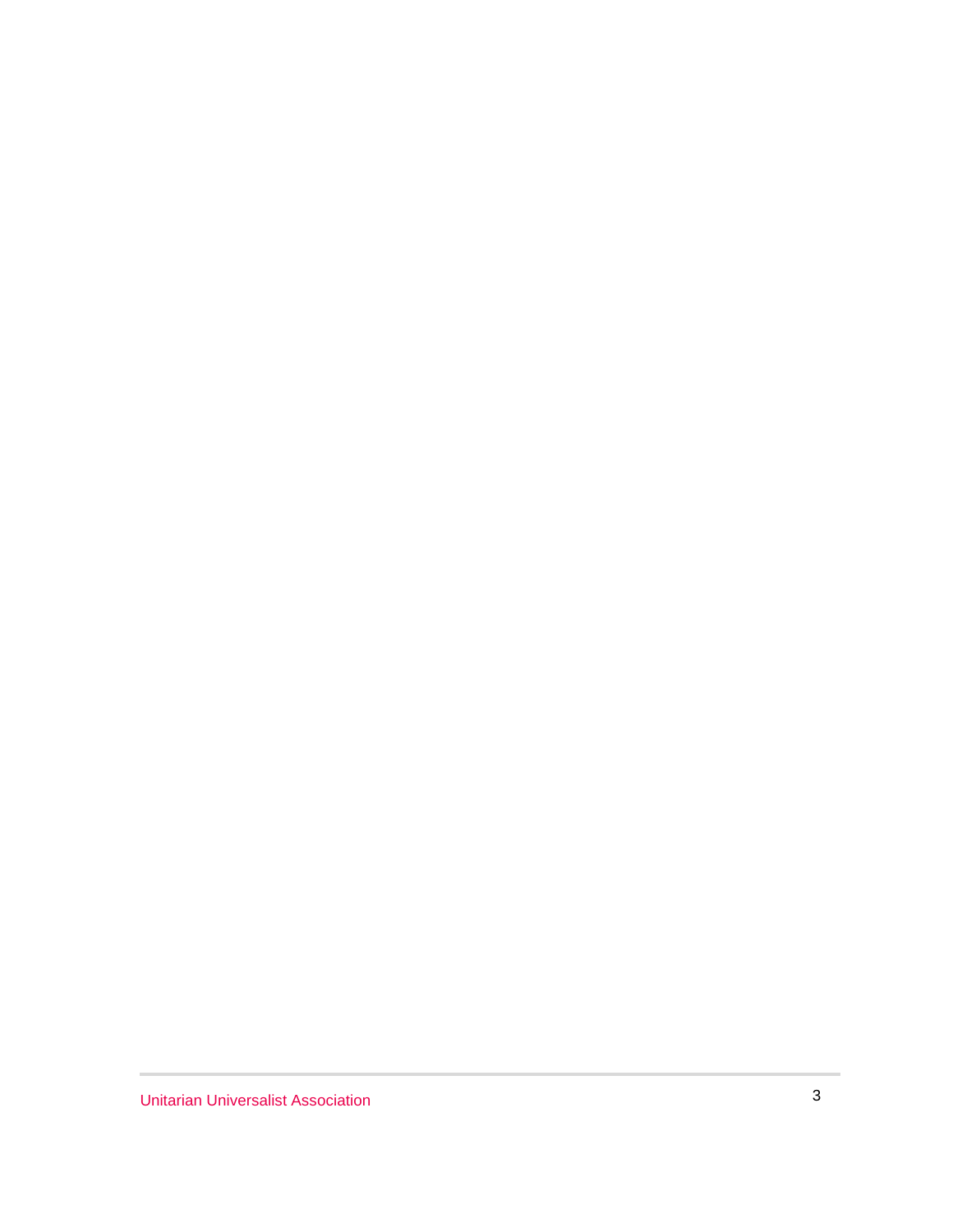# Single-Session Version

### **Goals**

- Invite responses to the authors' assessment of our current democracy.
- Explore synergies between participants' political lives and their spiritual lives through a lens of Unitarian Universalist Principles.
- Invite participants to act from their Unitarian Universalist values in response to what they learn from the book.
- Identify ways to engage in the Democracy Movement nationally, locally, and in everyday life.

### **Materials**

- Chalice or candle and lighter, or LED battery-operated candle
- Newsprint, markers, and tape
- Paper and pens or pencils
- Optional: Timepiece with seconds, and a chime
- Optional: Copies of *Singing the Journey*

### **Preparation**

- Set out the chalice.
- Write this covenant on newsprint, and set aside:

We each promise:

- o to speak from our own experiences and perspectives.
- o to listen generously to the experiences and perspectives of others.
- o to actively resist making assumptions about one another.
- o to be mindful of "speaking up and stepping back" to ensure everyone has opportunities to speak and to listen.
- o to respect the confidentiality of personal information and stories shared here.
- Write on newsprint, and post:
	- o What surprised you in *Daring Democracy*?
	- o What emotions did *Daring Democracy* spark in you? Why?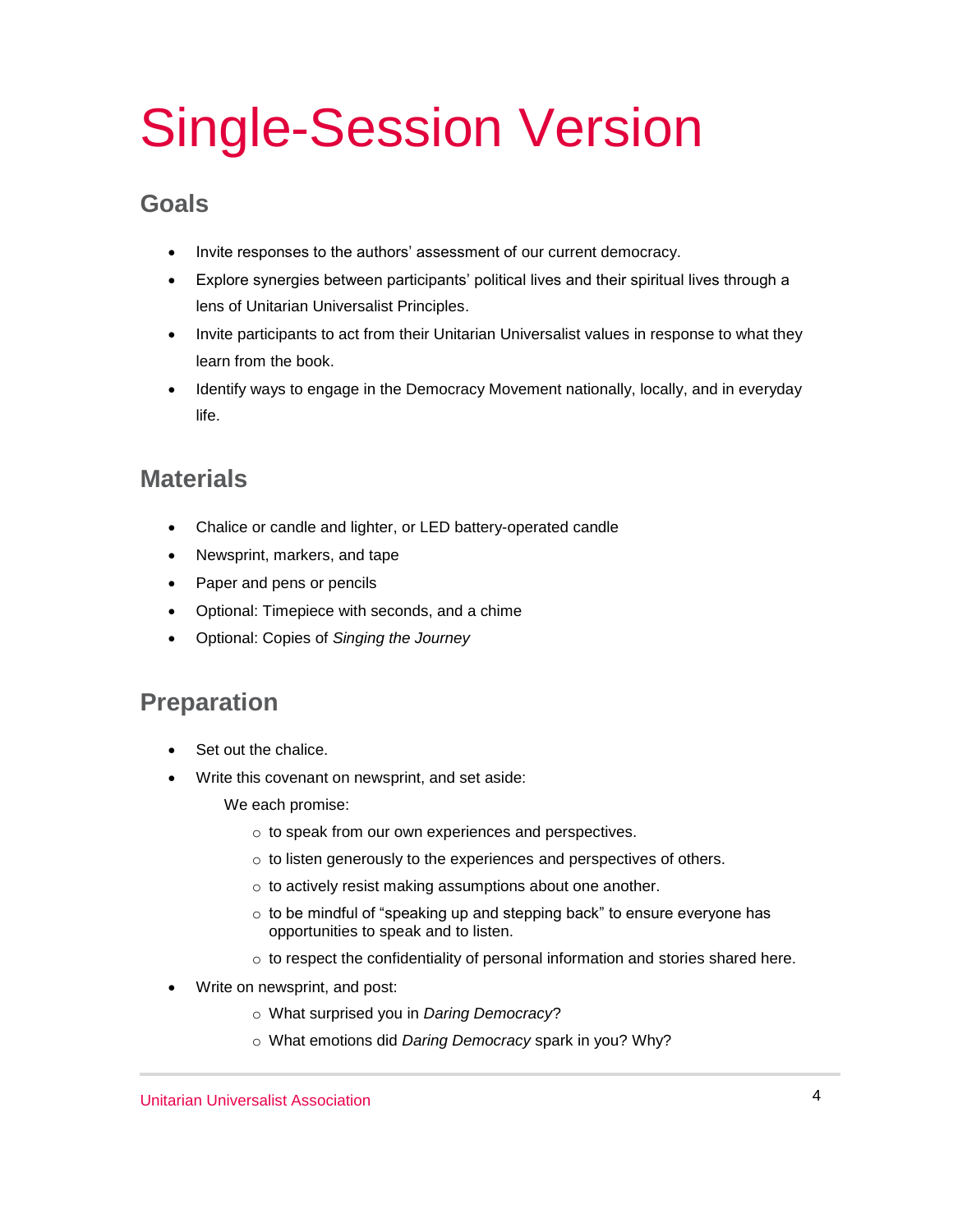- Write on newsprint, and set aside:
	- o What is your first memory of participating in democracy?
- Write on newsprint, and set aside:
	- $\circ$  How are you living out our first, fifth, and seventh Principles in the context of today's democracy? What prevents you from fully expressing each Principle?
- Optional: Write on newsprint and set aside the first, fifth, and seventh [UU Principles:](https://www.uua.org/beliefs/what-we-believe/principles) (1) The inherent worth and dignity of every person; (5) The right of conscience and the use of the democratic process within our congregations and in society at large; (7) Respect for the interdependent web of all existence of which we are a part. Note: The Principles appear in the front matter of *Singing the Living Tradition* and *Singing the Journey*.
- Optional: Prepare a handout or an email of the resources suggested in the final section.
- Optional: Recruit a song leader or accompanist.

### **Chalice Lighting (5 minutes)**

Say, "Our chalice lighting words are an invocation written by Heather K. Janules for a congregational annual meeting. They are posted on the UUA's online [Worship Web.](https://www.uua.org/worship/words/opening/5351.shtml)" Then read:

*From the power of our memory and history, With high hopes for the days that lie ahead, We gather to craft the destiny we share with one another. We gather with faith in the practice of democracy. We gather with hearts and minds open To the wisdom in every voice among us. In our gathering, May we dream and design a bold future. May we bring our best selves to this service, And may we dream these dreams And do this work With love. Amen.*

Light the chalice.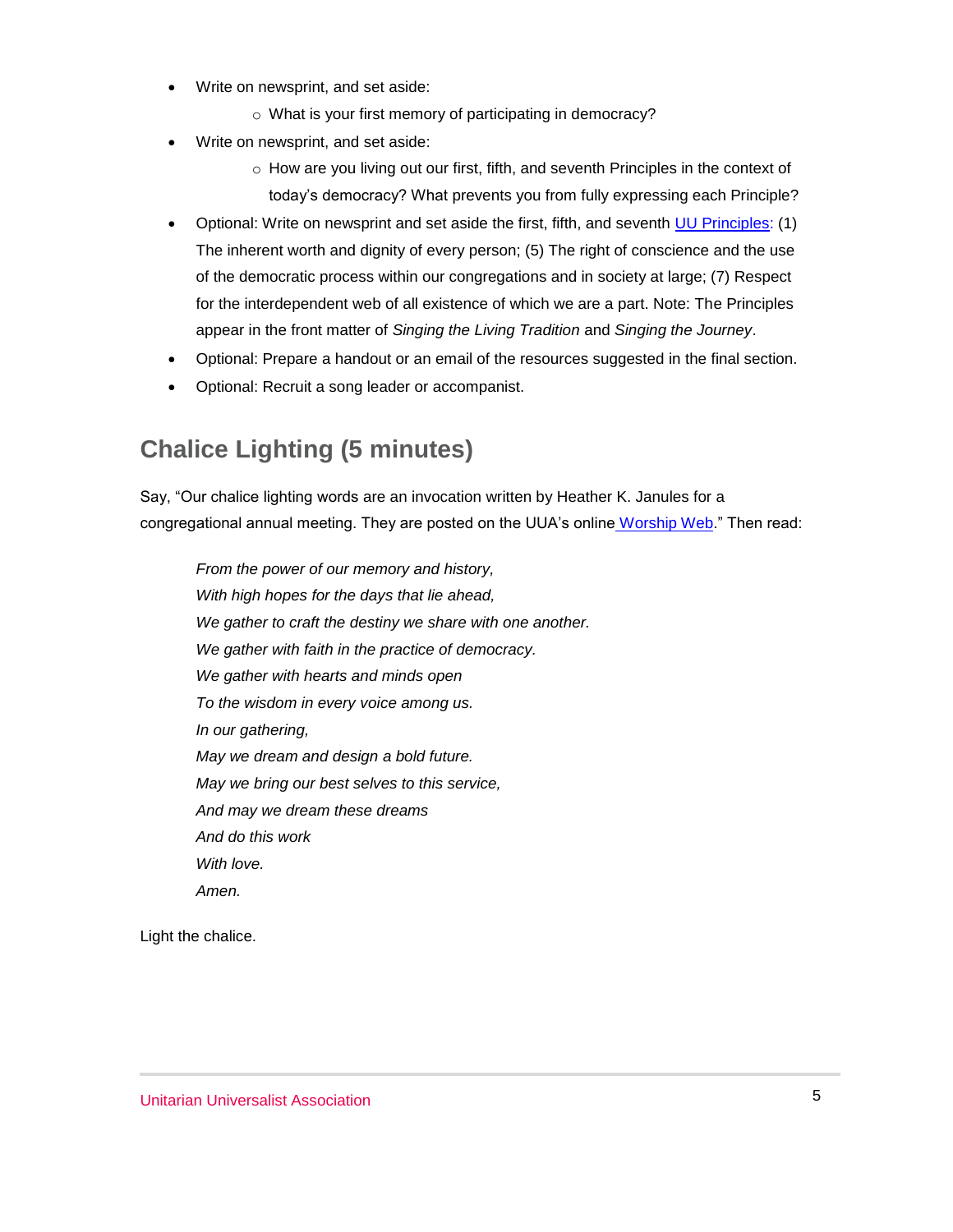## **Introductions and Creating a Covenant (10 minutes)**

Invite each person to introduce themselves briefly and share what brought them to this discussion. Post the covenant points you have written on newsprint. Propose them as guidelines. Ask if any points need to be clarified, added, or amended. Note changes on the newsprint. When the covenant is complete, invite participants to voice or signal agreement. If this group will have future meetings, keep this newsprint for next time.

## **First Impressions (10 minutes)**

Offer participants two or three minutes to reflect on the questions you have posted, and then ask them to share an initial response to the book. Ask participants to share one at a time, without interruption; say that it is fine to pass.

### **Reflection and Sharing (20 minutes)**

Post and read aloud: What is your first memory of participating in democracy?

Invite participants to take a moment to reflect on their own democratic life, its beginnings. Say that they may close their eyes, if they wish, while you guide their reflection. Then say:

When, where, and how did you first participate in democracy? When we think about democracy, we often think about voting, or maybe we think of something else. What was the first time you remember awareness that you were experiencing democracy? What messages from growing up in your family and community brought you to that experience?

You can ask participants to pair up, or reflect on their own with paper and pen if they prefer. Tell them they will have four minutes for reflection either on their own or with a partner (two minutes each), and then the option to share with the larger group.

You might sound a chime to begin the time of reflection. Let pairs know when two minutes have passed so they can switch speakers. After four minutes, regather the group and invite several volunteers to tell a brief version of their democracy story.

If you have time, use these questions to go more deeply into participants' stories:

- What obstacles were involved? What opportunities?
- What did you feel?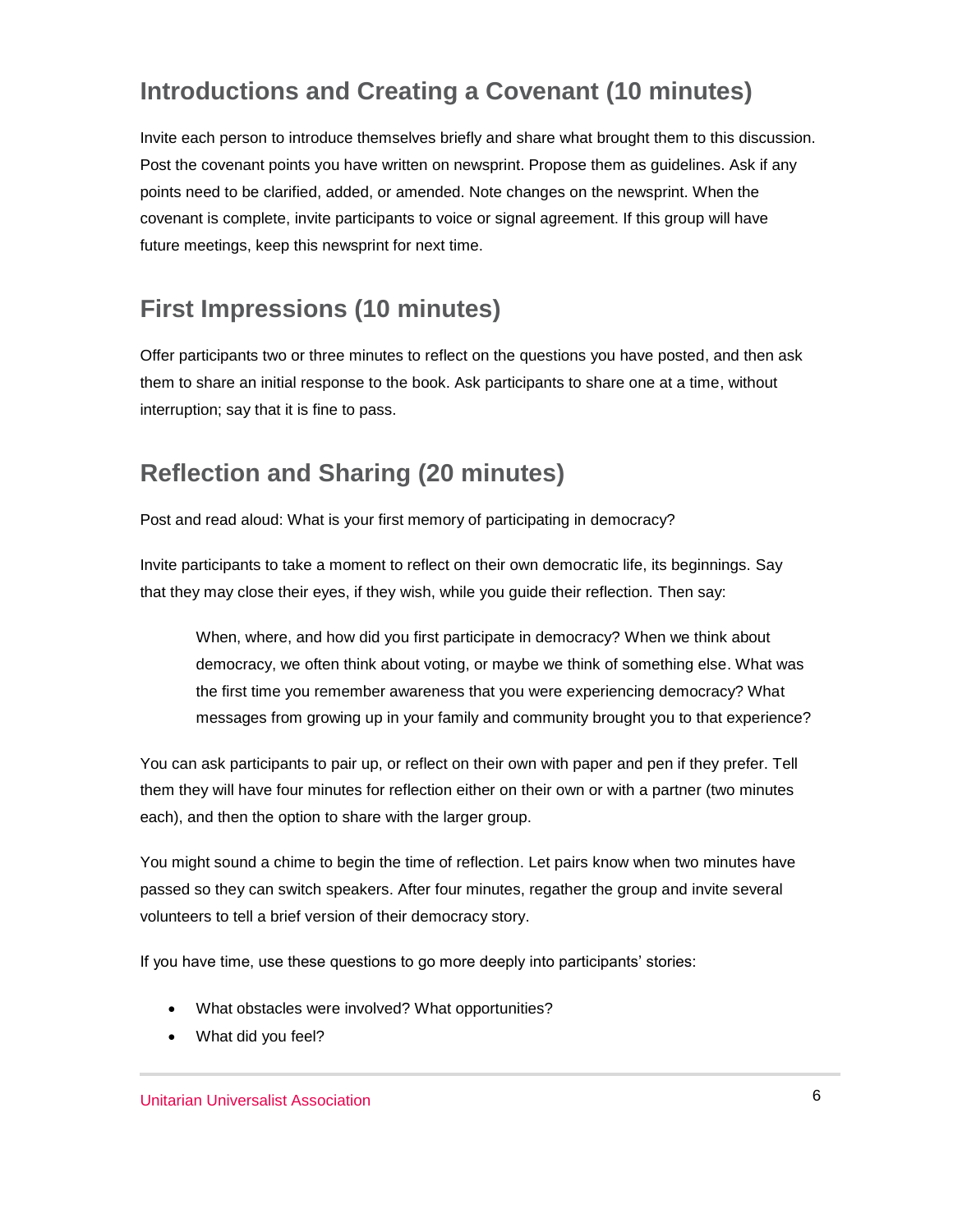- Do you recall feeling heard? Unheard?
- What did you believe about the system? (Fair? Effective? Wonderful? Flawed? Confusing?)

Now invite participants to return to their partner (or pen and paper) to reflect on their democratic journey since the time of the story they recalled. How have their early messages and first experiences of democracy borne out? What has changed?

Sound a chime to begin, and again at two minutes so pairs can switch speakers. After four minutes, regather the group. Invite volunteers to comment.

### **Optional Break, or 45-Minute Session Closing**

You may wish to offer a break. Be mindful that any break will extend the 90-minute session that many minutes.

If this meeting is planned to last 45 minutes only and the group will regather at a later date to complete the discussion, skip to the Closing now. When you regather, repeat the chalice-lighting, repost and reaffirm the group's covenant agreement, and summarize the previous meeting (this one), before you resume the discussion from here.

### **Discussion: Principled Democracy (25 minutes)**

Say:

Let's talk about what's at stake with our democracy. The authors write, "Humans thrive best when the communities we create enable each of us, not just a privileged few, to experience a sense of power (that is, agency or simply knowing that our voices count), a sense that our lives have meaning beyond our own survival, and that we have a satisfying connection with others. Add those together, and what do you have? The essence of democracy" (page 102).

The authors are talking about our needs for personal agency, a sense of belonging, a sense of purpose: These are spiritual needs. But how does our political life in today's democracy meet—or not meet—our spiritual needs? For Unitarian Universalists, our seven Principles offer a framework to examine how our daily lives, our actions, and maybe our inaction align with our deeply held faith values.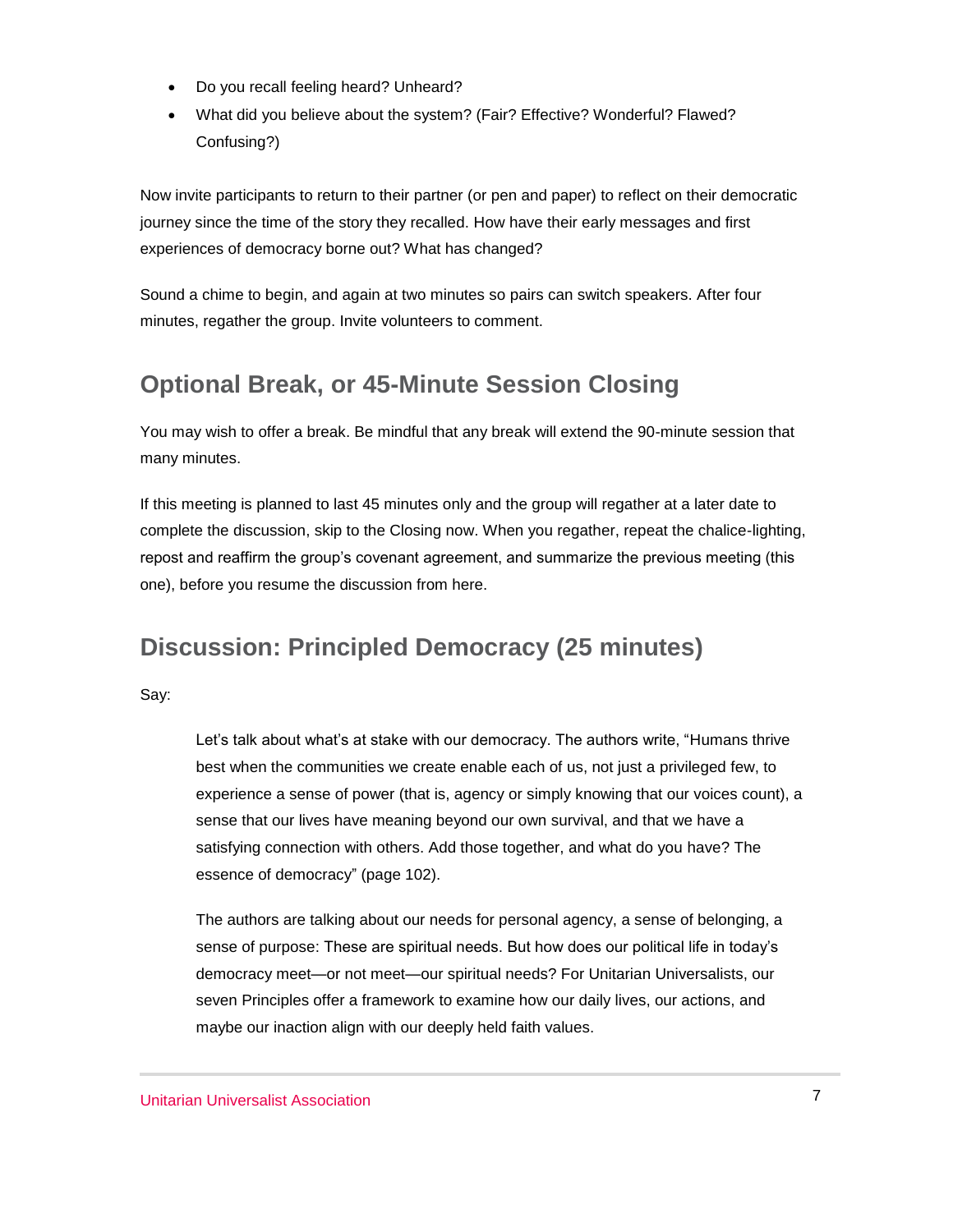Post UU Principles one, five, and seven, or direct participants' attention to the Principles in one of the hymnbooks (they are listed in the front matter of both books). Invite volunteers to read each Principle aloud. Then say:

The authors explore (and we have mentioned in our earlier discussion) ways in which our democracy is not an ideal version, in fact has never been ideal. At times, democracy in practice fails to honor the inherent worth and dignity of all people. For some, it denies the right of conscience and access to democratic process. In its failings, it can mock our sacred notions of interconnectedness and responsibility for one another. In these ways, it calls into question our first, fifth, and seventh Principles, respectively.

Post the newsprint on which you have written these questions: How are you living out our first, fifth, and seventh Principles in the context of today's democracy? What barriers are there to fully expressing each Principle? Then say:

Let's consider what we have learned from the first chapters of *Daring Democracy* and our personal experiences as participants in democracy locally and nationally. Check in, as honestly as you can: How are you living out our first, fifth, and seventh Principles in the context of today's democracy? What barriers are there to fully expressing each Principle?

If you have a large group, form three smaller groups and assign a Principle to each group. Then bring the large group back together and ask each small group to briefly report. If you have fewer than 10 participants, work through all three Principles together.

### **Democracy Spring (10 minutes)**

Say:

The authors, Lappé and Eichen, are optimistic about healing and progress for our democracy. They observe people and groups with disparate concerns finding common cause and building coalitions, and they personally are part of this movement.

Now share these words from the website of Democracy Spring, the group that organized the march from Philadelphia to Washington, DC, that both Lappé and Eichen attended. Invite a volunteer to read, or read aloud yourself: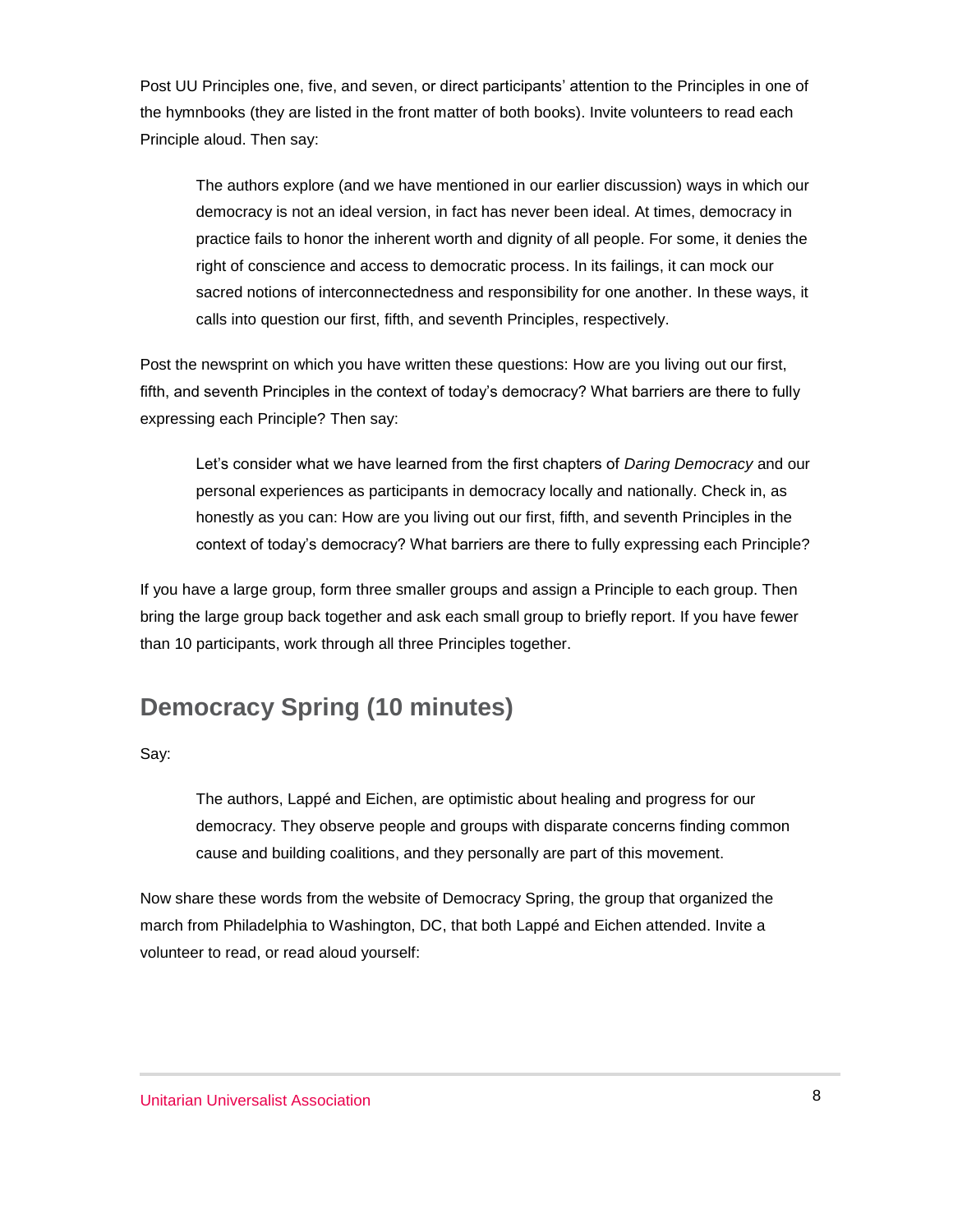*The abolitionists, the women's suffrage movement, the labor movement, the civil rights movement, the farmworkers movement: They all fought to achieve the liberty, justice, and dignity that are guaranteed to all Americans, but which have been withheld from so many.*

*But after generations of progress, our democracy is slipping backwards. The twin corruptions of big money in politics and voter suppression contradict our most deeply held beliefs and block progress on the most urgent moral crises of our time.*

*To fight back we need a mass movement of civil resistance that can create a political and moral crisis around the corruption of our democracy. We need a movement that can build power, shift the political weather, and push through fundamental reforms.*

Say, in these words or your own:

*Daring Democracy* documents how the wealthiest Americans, their corporations and think tanks, and an ideology of "brutal capitalism" keep a grasp on our government so that it cannot be "of, for, and by the people." But then the book celebrates the energy and potential of the pro-democracy movement of which Democracy Spring is part—a growing movement of people working together: justice-seekers for racial equity, the environment, reproductive rights, and more who have discovered they have a common stake in recovering our democracy.

Lead a discussion with these questions:

- The authors meant to write a hopeful book. Do we share their optimism?
- How do we fit in?

### **What's Next, and Closing (10 minutes)**

Invite the group to begin a conversation about actions to take individually or together. Offer one or both of these general goals:

- to better align our faith values and our political experience
- to engage with community or national partners in the movement to promote democracy

You might invite participants to self-select small groups to discuss one of these goals or a specific proposed action.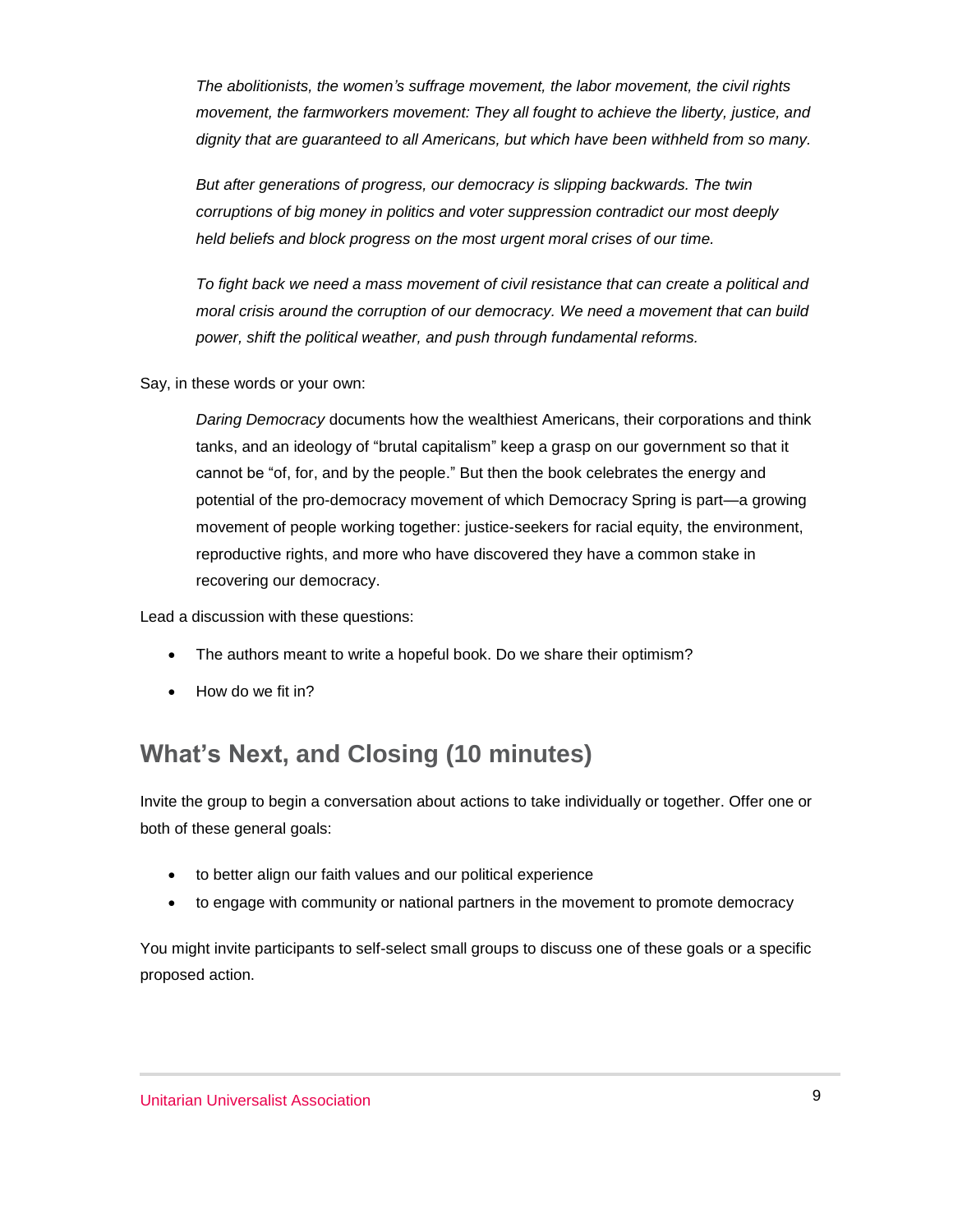Share these opportunities with the group. If you have compiled these as a handout, distribute it now.

- Visit the website of the [Democracy Initiative](http://www.democracyinitiative.org/) to identify national and local campaigns you can join. [www.democracyinitiative.org](http://www.democracyinitiative.org/)
- Find further opportunities to study "The Corruption of Our Democracy," the topic selected by the 2016 UUA General Assembly as a Congregational Study/Action Issue (CSAI) through 2020. The UUA website provides [materials](https://www.uua.org/action/process/csais/corruption-of-our-democracy) for pursuing a restoration of democracy. [www.uua.org/action/process/csais/corruption-of-our-democracy](https://www.uua.org/action/process/csais/corruption-of-our-democracy)
- Explore the website of [Move to Amend,](https://movetoamend.org/) a coalition of organizations and individuals "building a vibrant democracy that is genuinely accountable to the people, not corporate interests," through legislative means. Online, find ways to support and promote a constitutional amendment to limit the influence of big money in politics. [movetoamend.org](https://movetoamend.org/)
- Discover [Reclaim Our Democracy,](http://reclaimourdemocracy.org/why-should-i-care/) a group based at First Parish UU in Concord, Mass., that began working on the issues of escalating inequality and the corrupting influence of money in politics in 2014. [www.reclaimourdemocracy.org](http://www.reclaimourdemocracy.org/)
- Learn more about the [Democracy Spring](https://www.democracyspring.org/) coalition—the 2016 march and demonstration, and the ongoing movement.
	- $\circ$  The [website](https://www.democracyspring.org/) describes Democracy Spring's mission and the broad coalition of partners working together. [www.democracyspring.org](https://www.democracyspring.org/)
	- o Show the five-minute video ["UUs at Democracy Awakening"](https://smallscreen.uua.org/videos/uus-at-democracy-awakening) [\(smallscreen.uua.org/videos/uus-at-democracy-awakening\)](https://smallscreen.uua.org/videos/uus-at-democracy-awakening). The video shows the participation of more than 500 UUs in the launch of Democracy Spring and Democracy Awakening in April 2016.
- Investigate the increase, since the 2016 election, in first-time candidates for office. At this writing, many local and state races include new candidates unconnected with corporate money interests—particularly people of color, women, and LGBTQ candidates.
	- o Starting in November 2017, the Electoral Justice Project of the Movement for Black Lives is deploying black political organizers and planning black-led town hall meetings across the country. [Read more](http://dailycaller.com/2017/10/16/black-liberation-group-releases-new-project-for-electoral-justice-for-black-people/) in the Daily Caller online news service. [dailycaller.com/2017/10/16/black-liberation-group-releases-new](http://dailycaller.com/2017/10/16/black-liberation-group-releases-new-project-for-electoral-justice-for-black-people/)[project-for-electoral-justice-for-black-people](http://dailycaller.com/2017/10/16/black-liberation-group-releases-new-project-for-electoral-justice-for-black-people/)
	- o A Slate article, ["Run for Office,"](http://www.slate.com/articles/news_and_politics/cover_story/2017/01/how_to_run_for_office.html) from January 2017 describes how the 2016 election has motivated new candidates from grassroots and marginalized communities. The article also offers links to many related ones.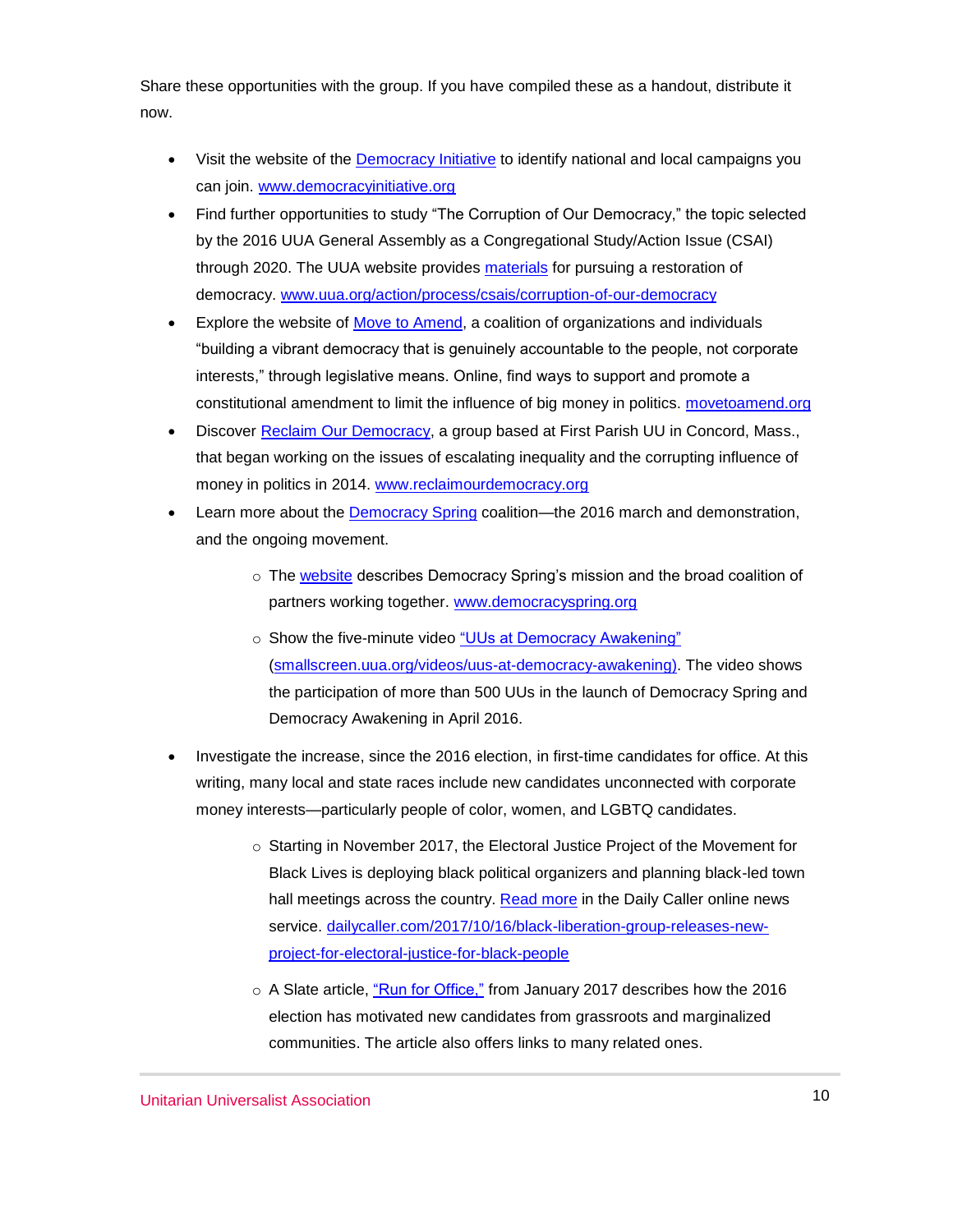### [www.slate.com/articles/news\\_and\\_politics/cover\\_story/2017/01/how\\_to\\_run\\_fo](http://www.slate.com/articles/news_and_politics/cover_story/2017/01/how_to_run_for_office.html) [r\\_office.html](http://www.slate.com/articles/news_and_politics/cover_story/2017/01/how_to_run_for_office.html)

 Consider doing a voter registration drive, a time-honored way to promote democracy. The [League of Women Voters](http://forum.lwv.org/member-resources/article/tips-successful-voter-registration-drives) offers a comprehensive tip sheet for organizing voter registration in local communities. It is important to understand federal, state, and local laws and procedures; check the website of the [Fair Elections Legal Network](http://fairelectionsnetwork.com/resources/) and be sure to verify your understanding with local officials. **forum.lwv.org/member**[resources/article/tips-successful-voter-registration-drives,](http://forum.lwv.org/member-resources/article/tips-successful-voter-registration-drives) [fairelectionsnetwork.com/resources](http://fairelectionsnetwork.com/resources/)

A group of seven or fewer participants can discuss next steps together. If you have more, have participants self-select groups of three to five to brainstorm further learning, coalition building, and action.

As you share ideas, assess the desire of the group to continue. Collect email addresses. If appropriate, invite individual participants to commit to specific actions and timelines.

Optional: Invite the group to sing "There's a River Flowing in My Soul," hymn 1007 in *Singing the Journey.*

Say, "Let us close with words from William Hastie, America's first African American federal appellate judge, whom the authors quote in chapter 1: Democracy is 'becoming, rather than being. It can easily be lost, but never is fully won. Its essence is eternal struggle.'"

Extinguish the chalice and thank participants.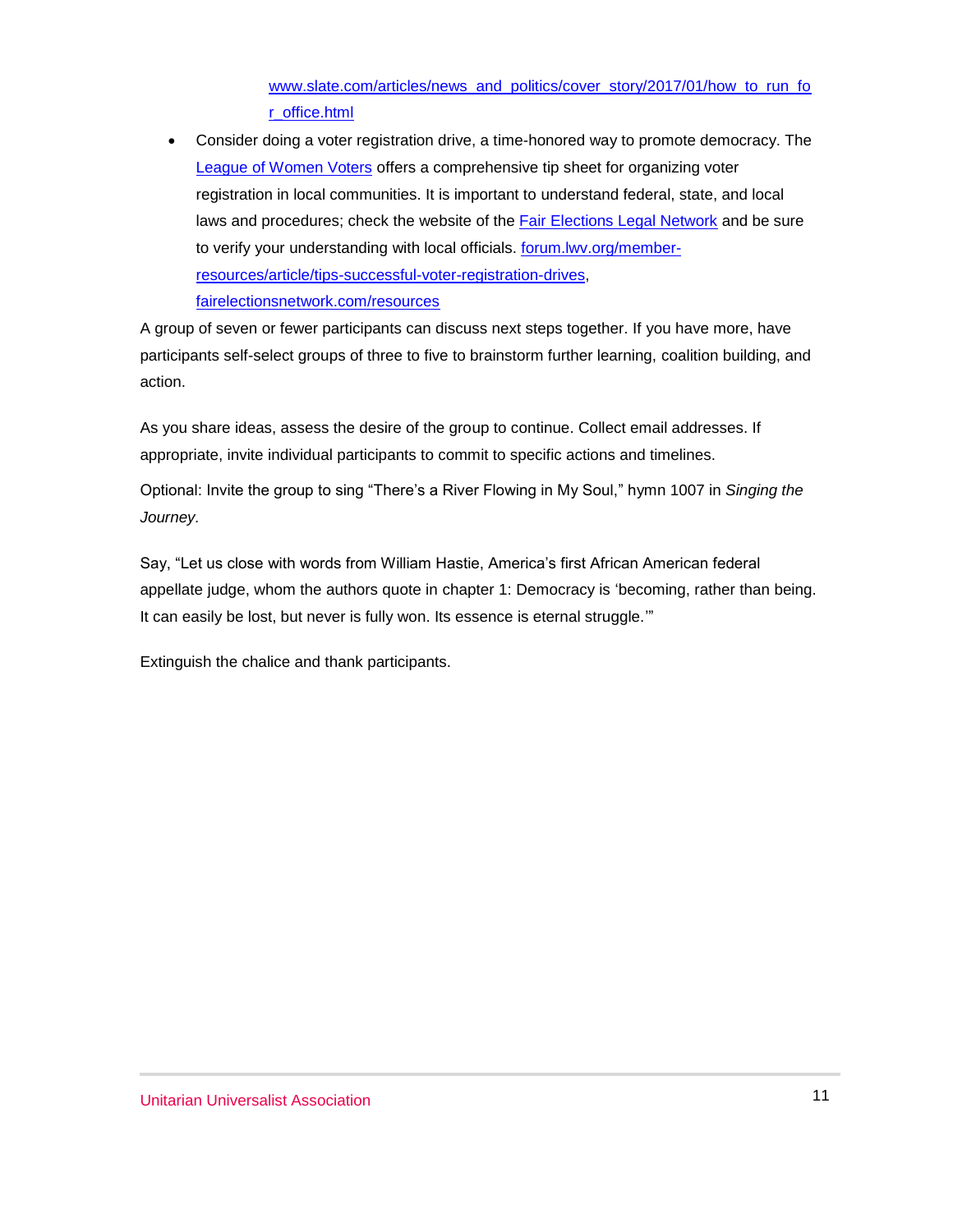# Three-Session Version

### **Goals**

- Invite responses to the authors' assessment of our current democracy.
- Explore connections, overlap, and synergies between participants' political and spiritual lives through a lens of Unitarian Universalist Principles.
- Unpack the concept of "brutal capitalism" and identify its impacts.
- Consider the power of a democracy movement to aggregate and advance justice-seeking across diverse fronts, including antiracism, economic equity, and environmental and climate change.
- Identify ways to engage in the Democracy Movement nationally, locally, and in everyday life.
- Invite participants to act from their Unitarian Universalist values in response to what they learn from the book.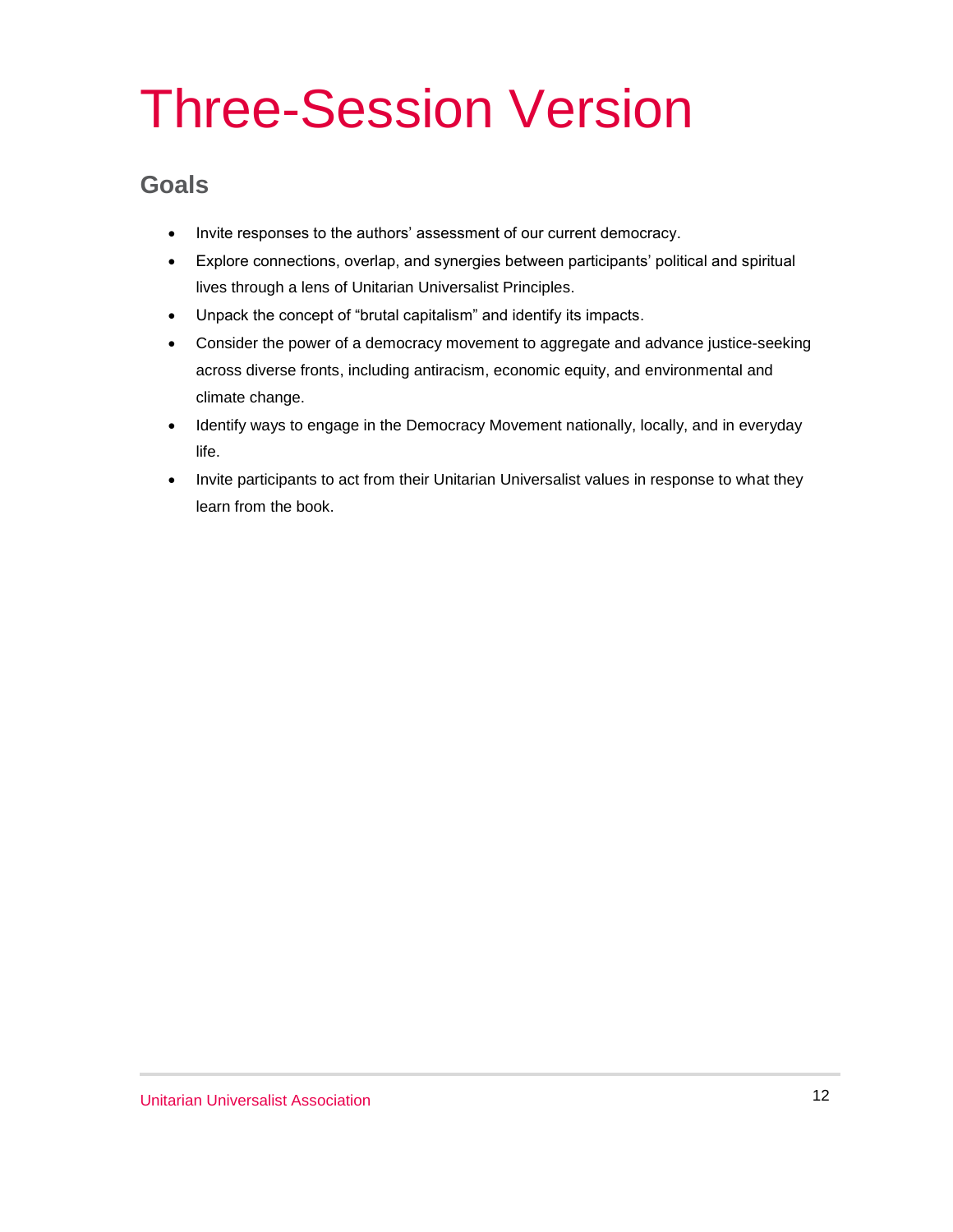# Session 1: A Democratic Ideal

### **Materials**

- Chalice or candle and lighter, or LED battery-operated candle
- Newsprint, markers, and tape
- Paper and pens or pencils
- Optional: Computer with Internet access and a large monitor
- Optional: Copies of *Singing the Journey*

### **Preparation**

- Set out the chalice.
- Write this covenant on newsprint, and set aside:

We each promise:

- o to speak from our own experiences and perspectives.
- o to listen generously to the experiences and perspectives of others.
- o to actively resist making assumptions about one another.
- o to be mindful of "speaking up and stepping back" to ensure everyone has opportunities to speak and to listen.
- o to respect the confidentiality of personal information and stories shared here.
- Write on newsprint, and post:
	- o What surprised you in *Daring Democracy*?
	- o What emotions did *Daring Democracy* spark in you? Why?
- Write on newsprint, and set aside:
	- o Is the fair market really fair?
- Optional: Recruit a song leader or accompanist.

## **Chalice Lighting (5 minutes)**

Say, "Our chalice lighting words were written by Heather K. Janules as an invocation for a congregational annual meeting. They are posted on the UUA's online [Worship Web.](https://www.uua.org/worship/words/opening/5351.shtml)" Then read: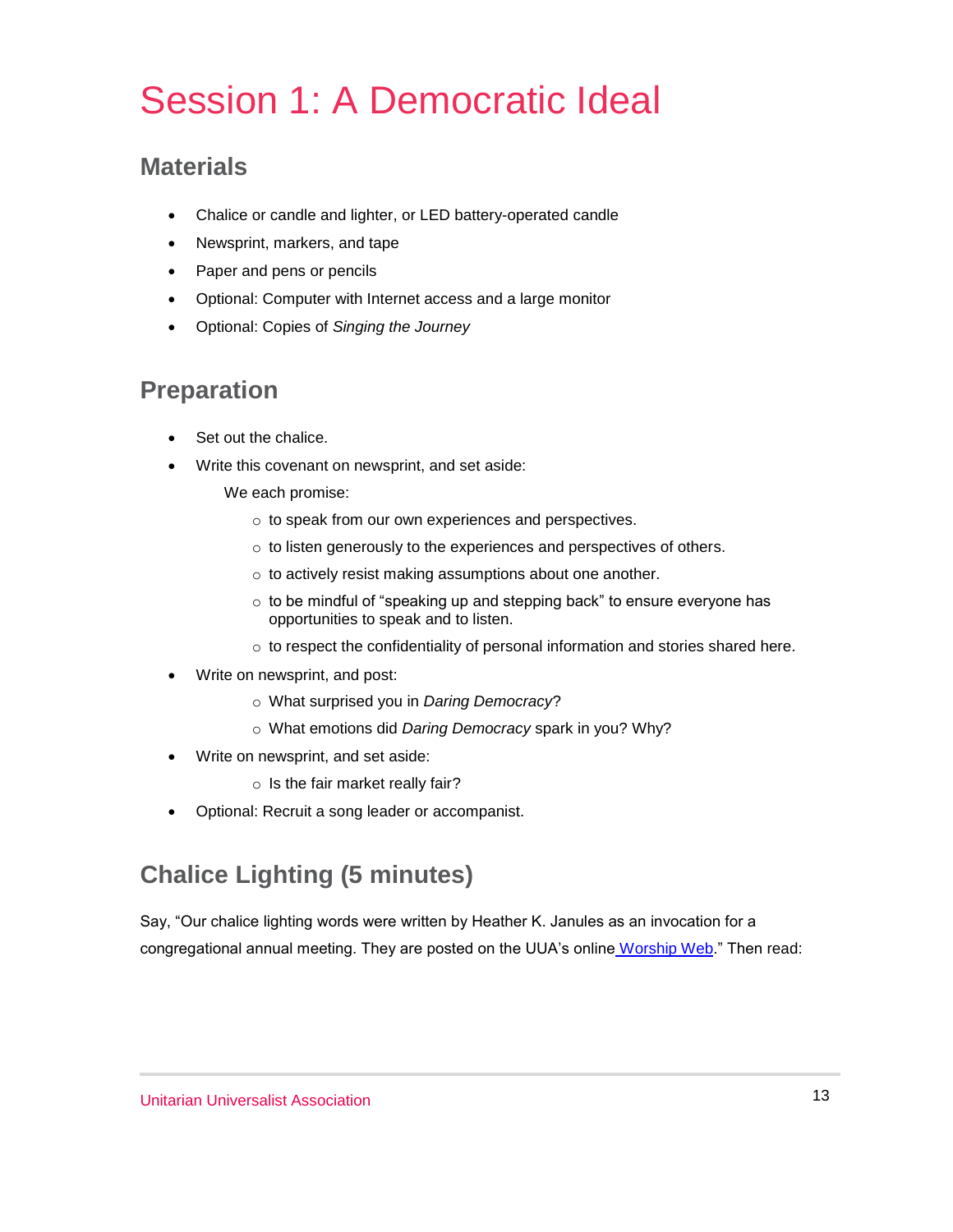*From the power of our memory and history, With high hopes for the days that lie ahead, We gather to craft the destiny we share with one another. We gather with faith in the practice of democracy. We gather with hearts and minds open To the wisdom in every voice among us. In our gathering, May we dream and design a bold future. May we bring our best selves to this service, And may we dream these dreams And do this work With love. Amen.*

Light the chalice.

### **Introductions and Creating a Covenant (10 minutes)**

Invite each person to introduce themselves briefly and share what brought them to this discussion. Post the covenant points you have written on newsprint and propose them as guidelines. Ask if any points need to be clarified, added, or amended. Note changes on the newsprint. When the covenant is complete, invite participants to voice or signal agreement. If this group will meet again, keep this newsprint for next time.

### **First Impressions (10 minutes)**

Offer participants two or three minutes to reflect on the questions you have posted, and then ask them to share an initial response to the book. Ask participants to share one at a time, without interruption; say that it is fine to pass.

### **Discussion: A Realistic View (20 minutes)**

After everyone who wishes to has spoken, say: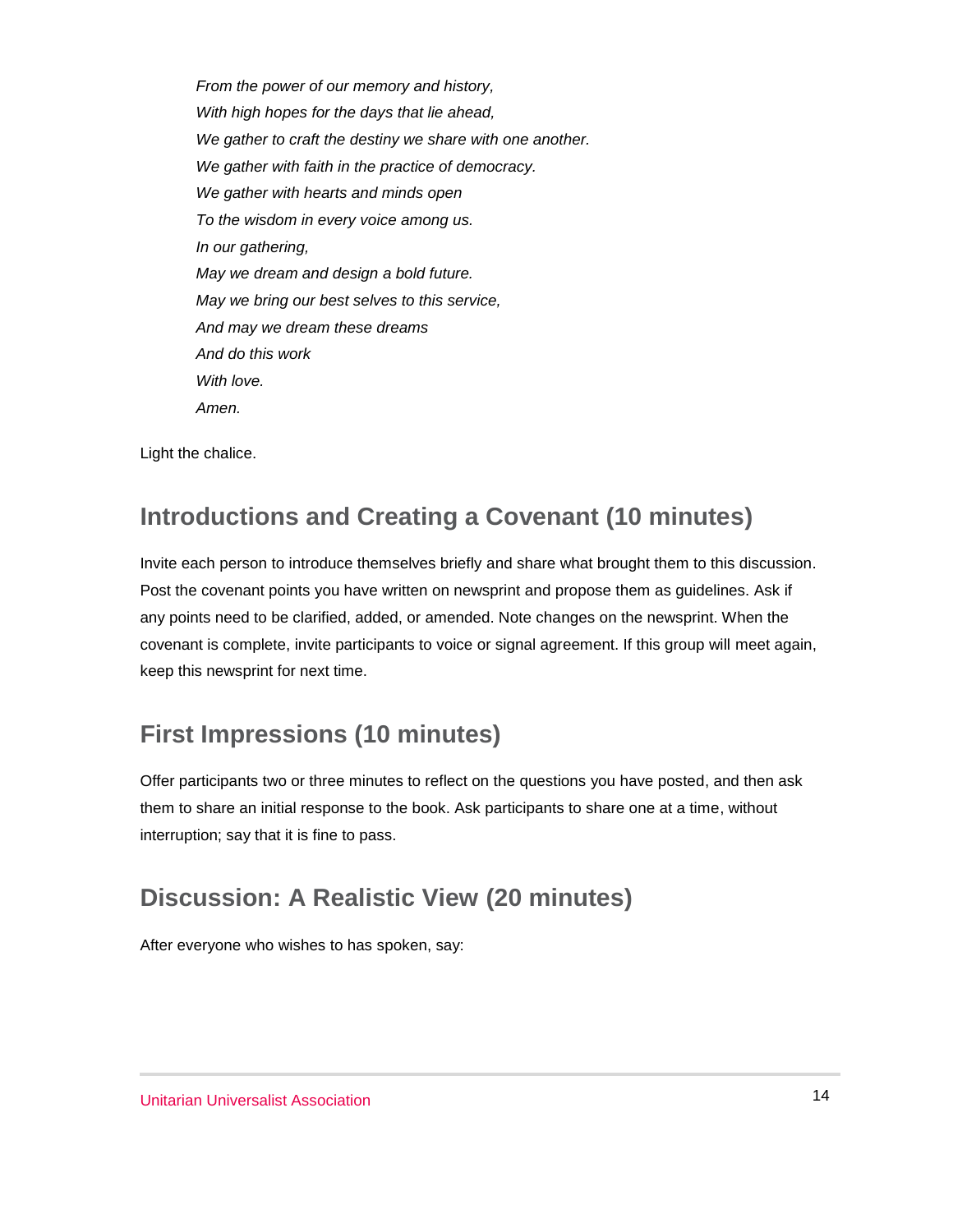Our chalice lighting makes lofty associations with democracy. For example, the idea that we craft a destiny we share together, and the notion that every voice among us has wisdom. Is this vision realistic? Idealistic? Has such a democracy ever existed?

Reread phrases from the chalice lighting and use these questions to prompt discussion:

- What is ideal democracy?
- Do all Americans seem to share a democratic ideal?
- Let's talk about the democracy we are living in. What is the gap between the philosophical ideal and the real?

Invite the group to name specific policies and practices in our democracy today that suggest our version is corrupt or insufficient. Prompt with examples in *Daring Democracy,* such as redistricting, restrictive voting laws, the policy-making influence of corporate-funded think tanks and lobbyists, and corporate control over the narrative via media. Point out themes that emerge, such as corporate interests making decisions rather than voters; power resting with elites and in practice denied to people of color, people in poverty, immigrants, etc. However, do not spend too much time on details. Wrap up by saying something like:

Lappé and Eichen believe we pay a spiritual price to exist in the form of democracy we inhabit today. They believe that restoring our power, our dignity, and our sense of connection and belonging is possible only by healing our democracy, and that it is something we must do together.

### **Optional Break**

You may wish to offer a break. Be mindful that a break will extend the 90-minute session.

### **Discussion: Free Markets vs. Free People (20 minutes)**

Say:

To talk about our democracy and its contemporary problems, we need to talk about capitalism. In the 1980s, Frances Moore Lappé debated the economist Milton Friedman, a well-known proponent of free-market capitalism. In the book, she remembers, "Having long worried about how his concept of 'freedom' had been used in our culture … I was nervous…. In a big auditorium on campus, Friedman reinforced his thesis that the market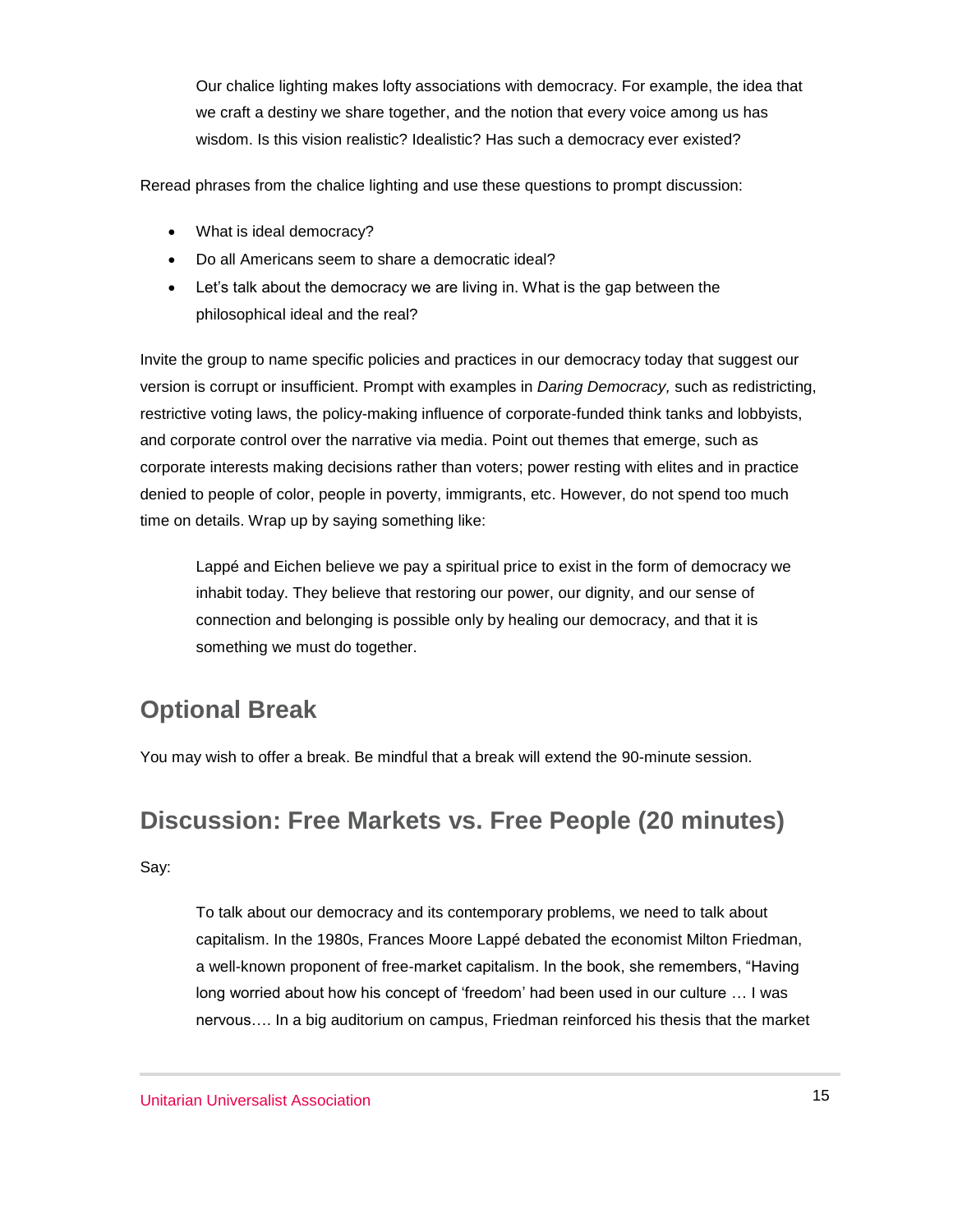serves freedom by enabling people to make choices based on their values…. If that's true, I said, the market serves human freedom only on one condition: that people have purchasing power to express their values in the market."

Say something like:

Lappé and Eichen say that, today, an ideology of "brutal capitalism" has taken hold. It allows wealthy interests to usurp our democratic rights, which in turn helps to keep wealth and power in the hands of a smaller and smaller group of elites.

Post the newsprint on which you have written "Is the fair market really fair?"

Say:

Lappé is suggesting that although we tout the "free" part of "free enterprise," the system actually ensures that some of us are not free. When or how have you experienced brutality in free-market capitalism? When have you noticed your freedom of choice, or someone else's, being restricted because of money?

Invite participants to reflect on their own experiences with freedom, choices, and money. You may want to provide paper and writing implements. You might prompt with examples such as skipping preventive health care or not being able to afford a treatment because of its cost. Some participants may find it easier to find examples from current events, such as the disparities in disaster relief depending on where an event occurs and who is affected.

After several minutes, invite those who wish to briefly share their reflections. Suggest that the group's reflections may combine to form a good description of what Lappé and Eichen call "brutal capitalism."

### **Democracy Spring (15 minutes)**

Say:

The authors, Lappé and Eichen, are optimistic about healing and progress for our democracy. They observe people and groups with disparate concerns finding common cause and building coalitions. They personally are part of this combined movement.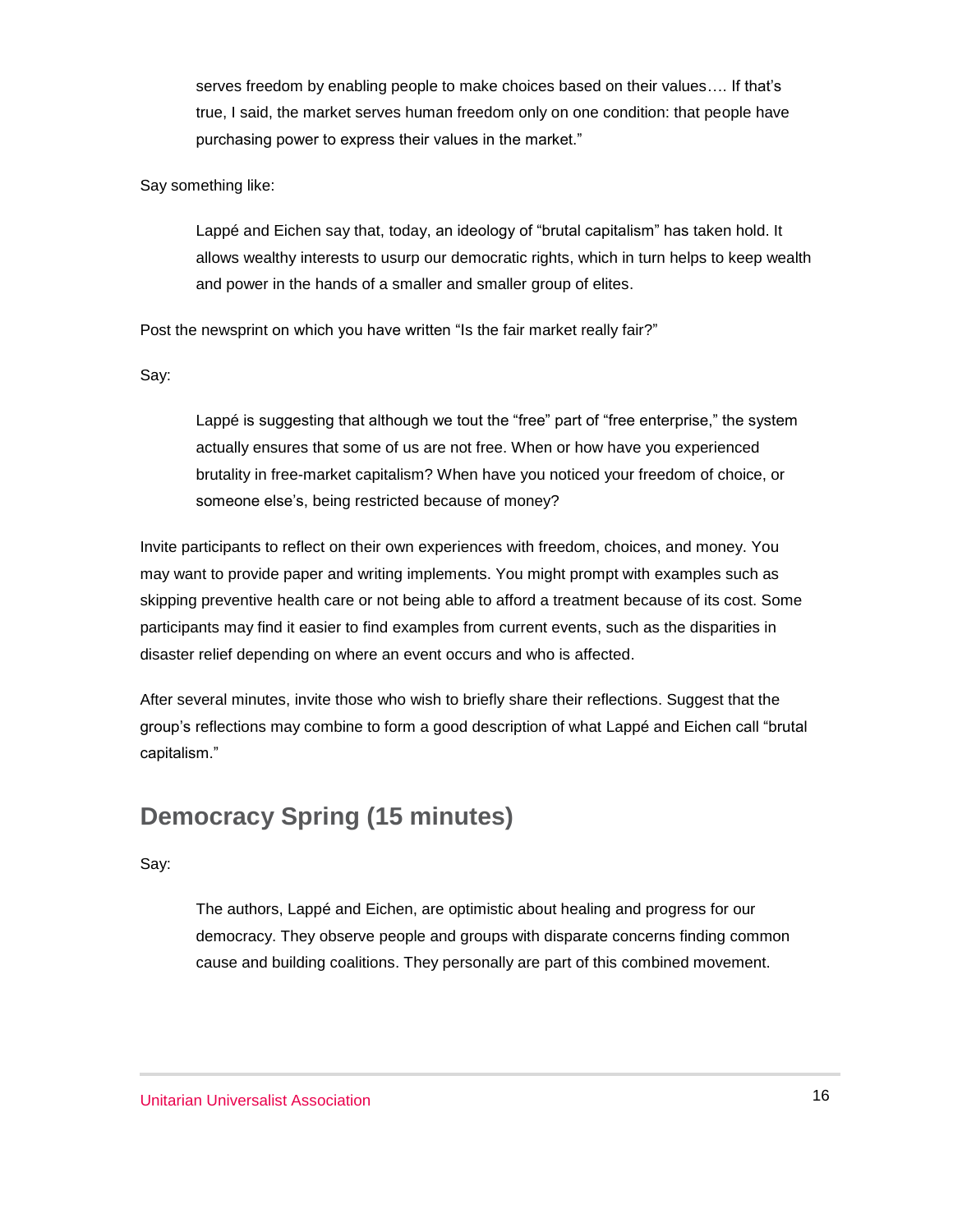Now share these words from the website of Democracy Spring, the group that organized the march from Philadelphia to Washington, DC, that Lappé and Eichen attended. You may wish to ask a volunteer to read:

*The abolitionists, the women's suffrage movement, the labor movement, the civil rights movement, the farmworkers movement: They all fought to achieve the liberty, justice, and dignity that are guaranteed to all Americans, but which have been withheld from so many.*

*But after generations of progress, our democracy is slipping backwards. The twin corruptions of big money in politics and voter suppression contradict our most deeply held beliefs and block progress on the most urgent moral crises of our time.*

*To fight back we need a mass movement of civil resistance that can create a political and moral crisis around the corruption of our democracy. We need a movement that can build power, shift the political weather, and push through fundamental reforms.*

Say, in these words or your own:

*Daring Democracy* documents how the wealthiest Americans, their corporations and think tanks, and an ideology of "brutal capitalism" keep a grasp on our government so that it cannot be "of, for, and by the people." But then the book celebrates the energy and potential of the pro-democracy movement of which Democracy Spring is part—a growing movement of people working together: justice-seekers for racial equity, the environment, reproductive rights, and more who have discovered they have a common stake in recovering our democracy.

Lead a discussion with these questions:

- The authors meant to write a hopeful book. Do we share their optimism?
- How do we fit in?

Optional: Show the five-minute video ["UUs at Democracy Awakening"](https://smallscreen.uua.org/videos/uus-at-democracy-awakening) [\(smallscreen.uua.org/videos/uus-at-democracy-awakening\)](https://smallscreen.uua.org/videos/uus-at-democracy-awakening). Explain that the video shows more than 500 UUs participating in the launch of Democracy Spring and Democracy Awakening in April 2016.

### **What's Next, and Closing (10 minutes)**

Invite the group to begin a conversation about actions (large or small, public or private) that we can take to better align our faith values and our political experience. Ask them to consider how to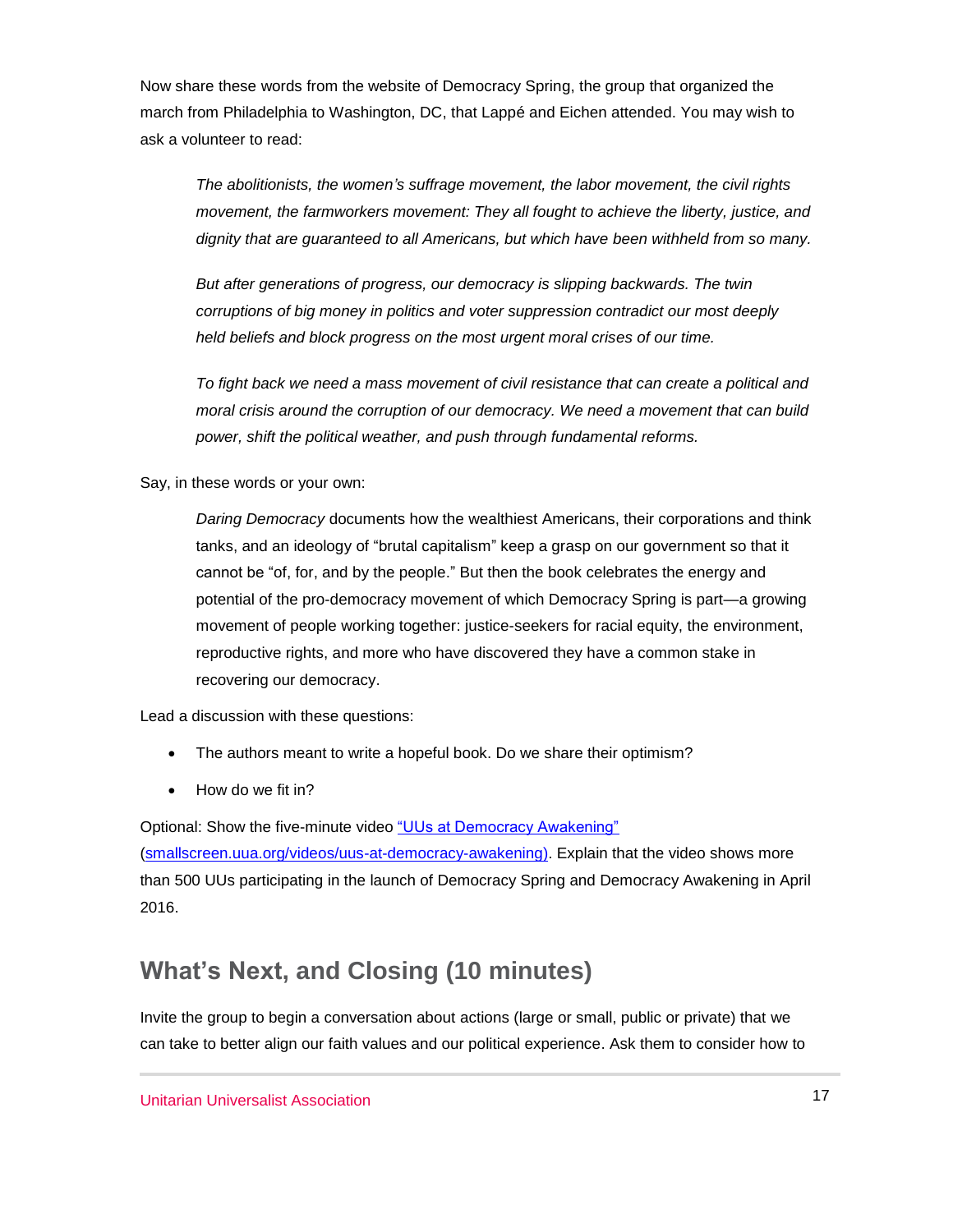engage individually, together, as a congregation, or with community or national partners in the movement to promote democracy.

Remind the group that this is the first of three meetings. Say that discussion of next steps will get more specific each time the group meets, culminating in plans to act as a group if the participants so choose.

Tell the group:

Beginning on page 152, Lappé and Eichen suggest ways to create conversation and build action for democracy reform. I'm going to read the suggestions aloud. Take note of ideas that occur to you for something we are doing or could do here, in our community or congregation. Then we can discuss feasibility and potential partners. Maybe there will be some avenues to explore on our own between now and the next time we meet.

Read aloud, pausing after each item:

- Celebrate democracy.
- **Become a hub for multiplying power and building community.**
- Together, get voices of citizens heard. Submit letters to the editor and op-eds to news outlets.
- Become a citizen lobbyist, both by phone and in personal visits.
- If you are an employer, offer your staff paid time to fulfill their roles as citizens.
- Organize highly visible citizen deliberations to choose the best long-term strategies, priorities, and immediate actions.
- Create inviting, intimate spaces for sharing stories.
- Create new public spaces for community talk, "People's Corners."
- Make a personal, shared pledge to act.

Ask participants what came up for them. If you know of congregational or community actions that have occurred or are being planned, describe how they fulfill the authors' suggestions.

Confirm the day, date, time, and place when the group will reconvene for Session 2. Make sure to set aside the covenant that the participants affirmed so you can post and quickly review it at the start of the next meeting.

Optional: Invite the group to sing "There's a River Flowing in My Soul," hymn 1007 in *Singing the Journey*.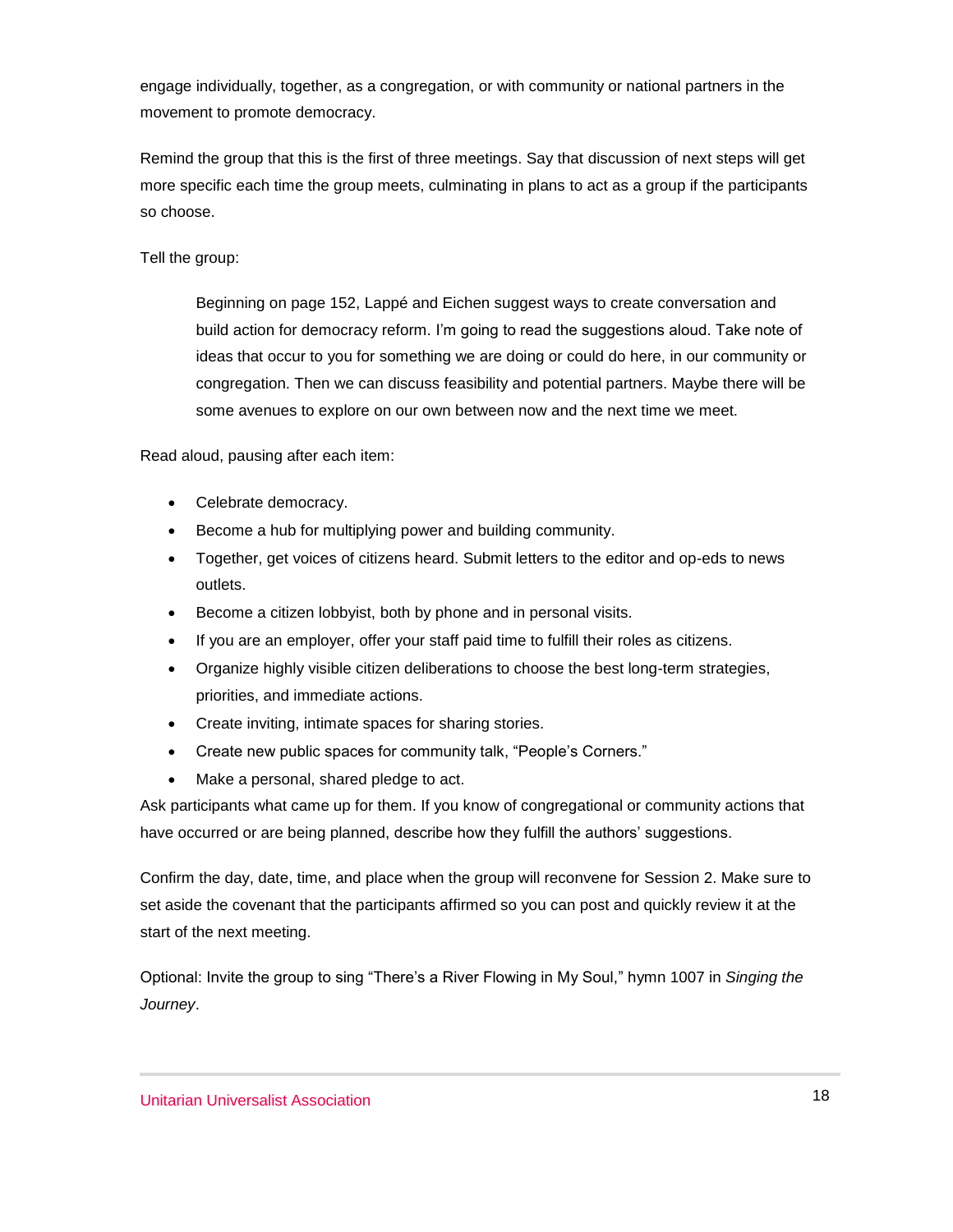Say, "Let us close with words from William Hastie, America's first African American federal appellate judge, whom the authors quote in chapter 1: Democracy is 'becoming, rather than being. It can easily be lost, but never is fully won. Its essence is eternal struggle."

Extinguish the chalice and thank participants.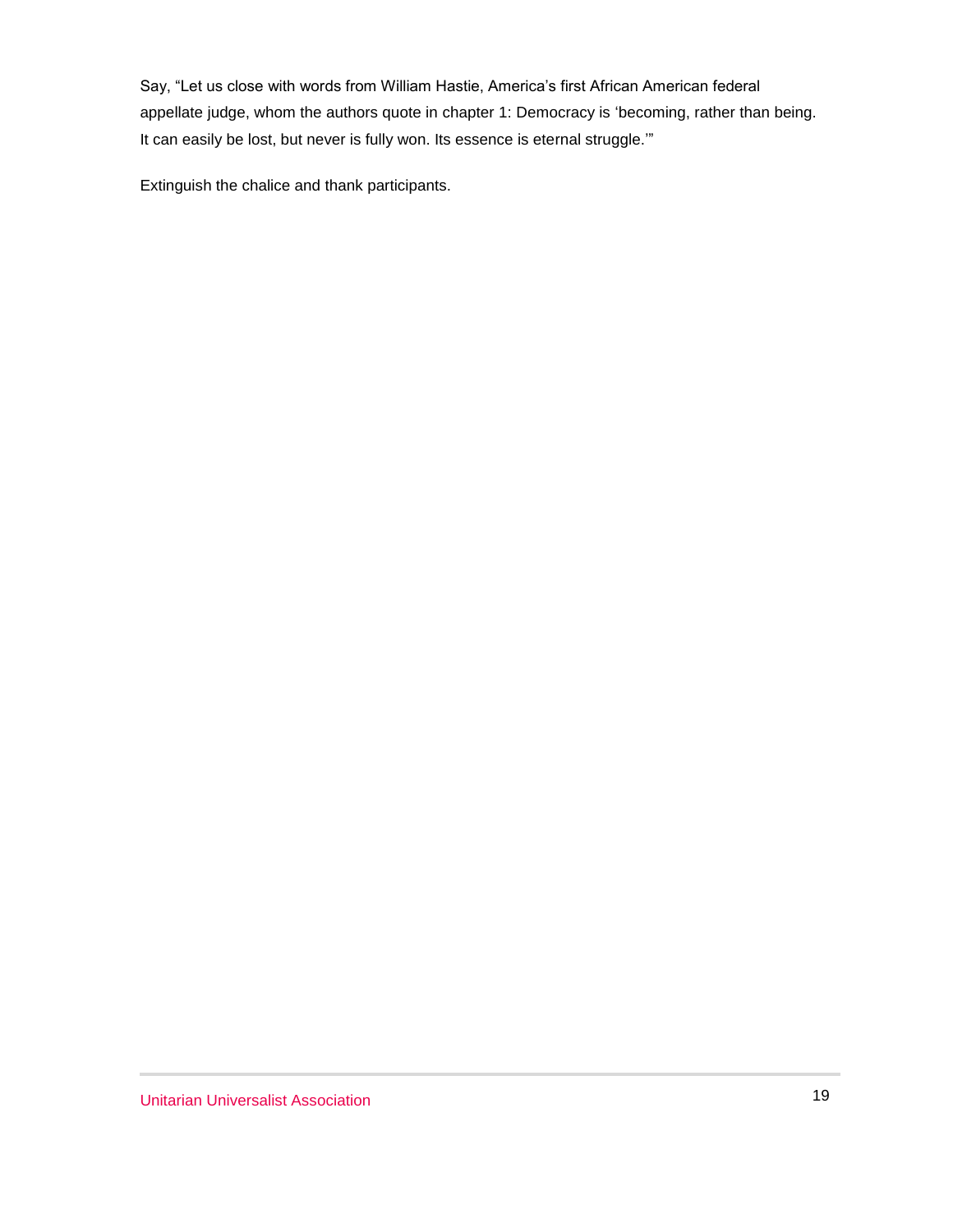# Session 2: Principled Democracy

### **Materials**

- Chalice or candle and lighter, or LED battery-operated candle
- Newsprint, markers, and tape
- Covenant from Session 1
- Optional: Timepiece with seconds, and a chime

### **Preparation**

- Post the covenant from Session 1.
- Set out the chalice.
- Write on newsprint, and set aside:
	- o What is your first memory of participating in democracy?
- Write on newsprint, and set aside:
	- o How are you living out our first, fifth, and seventh Principles in the context of today's democracy? What barriers keep you from fully expressing each Principle? What are actions—large or small, public or private—you might take to better align your political life and your religious practice?
- Optional: List on newsprint and set aside the first, fifth, and seventh [UU Principles:](https://www.uua.org/beliefs/what-we-believe/principles) (1) The inherent worth and dignity of every person; (5) The right of conscience and the use of the democratic process within our congregations and in society at large; (7) Respect for the interdependent web of all existence of which we are a part. Note: The Principles appear in the front matter of *Singing the Living Tradition* and *Singing the Journey*.

## **Chalice Lighting (10 minutes)**

Say, "Our chalice lighting words are adapted from words by Gregory David Miller posted on the UUA's online [Worship Web.](https://www.uua.org/worship/words/chalice-lighting/reminder-inner-light)"

Light the chalice, and read:

*This fire is a reminder of the light within us all; the yearning for freedom,*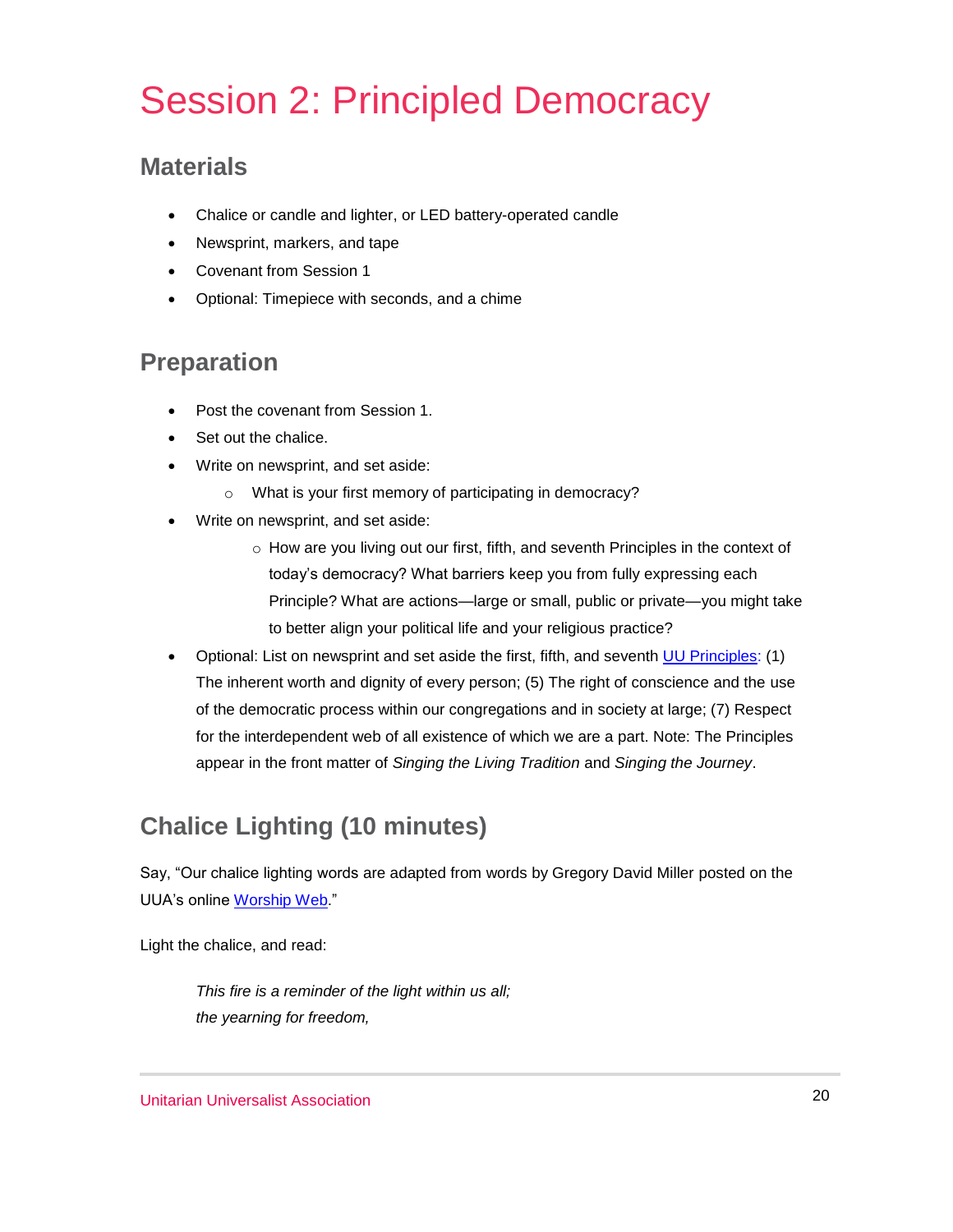*the longing for truth, the flame of intuition, the torch of conscience. We dedicate [this gathering] to the remembrance of this Holy Light.*

### **Check-In (10 minutes)**

Invite participants to reintroduce themselves and, if they wish, briefly tell about a way *Daring Democracy* came up for them since the group last met.

Review the covenant from Session 1.

### **Reflection and Sharing (25 minutes)**

Post and read aloud: What is your first memory of participating in democracy?

Invite participants to take a moment to reflect on their own democratic life and its beginnings. Say that they may close their eyes, if they wish, while you guide their reflection. Then say:

When, where, and how did you first participate in democracy? When we think about democracy, we often think about voting, or maybe we think of something else. What was the first time you remember awareness that you were experiencing democracy? What messages from growing up in your family and community brought you to that experience?

You can ask participants to pair up, or reflect on their own with paper and pen if they prefer. Tell them they will have four minutes for reflection (two minutes each, if they are working with a partner), and then the option to share with the larger group.

You might sound a chime to begin the time of reflection. Let pairs know when two minutes have passed so they can switch speakers. After four minutes, regather the group and invite several volunteers to tell a brief version of their democracy story.

If you have time, use these questions to go more deeply into participants' stories:

- What obstacles were involved? What opportunities?
- What did you feel?
- Do you recall feeling heard? Unheard?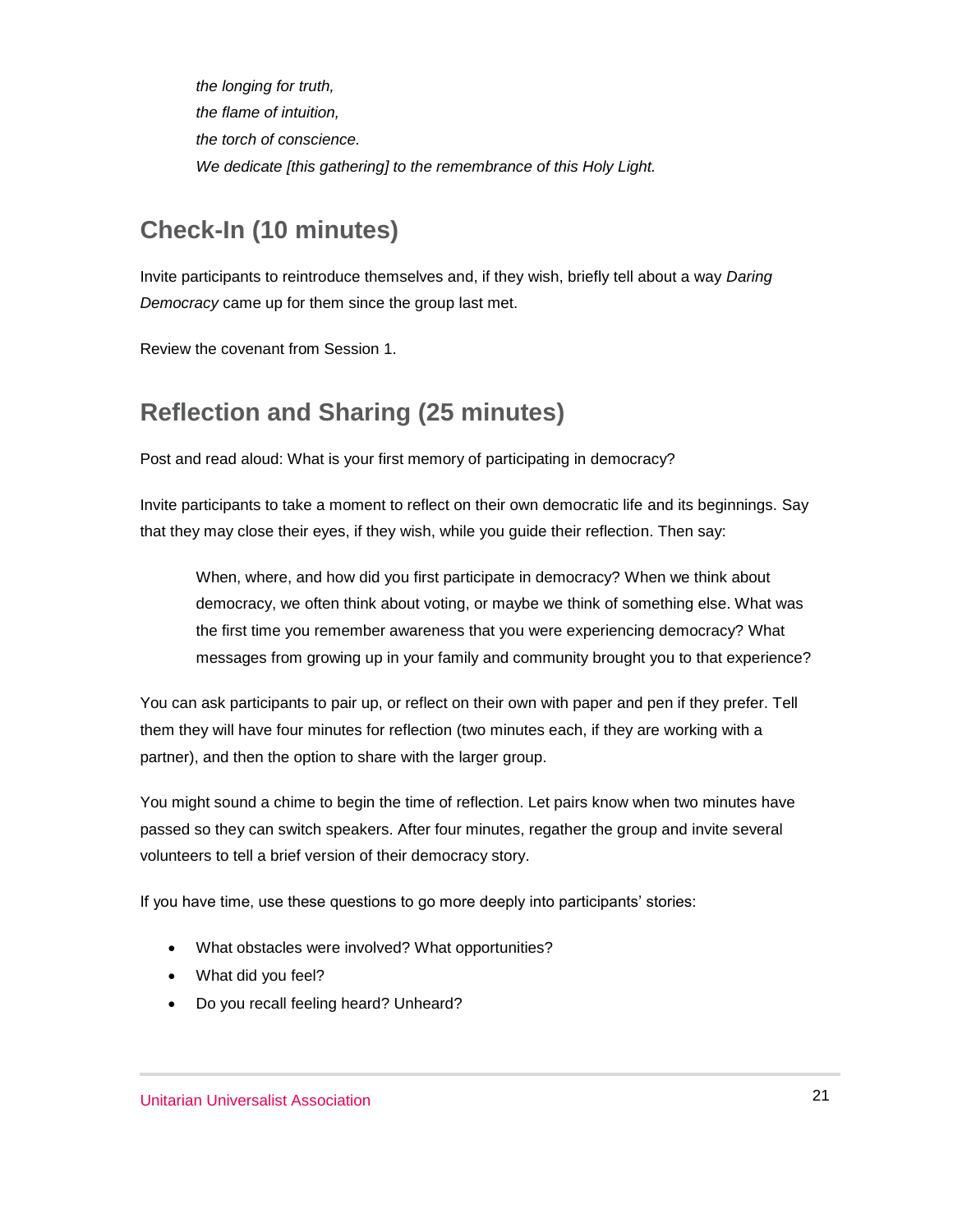What did you believe about the system? (Fair? Effective? Wonderful? Flawed? Confusing?)

Now invite participants to return to their partner (or pen and paper) to reflect on their democratic journey since the time of the story they recalled. How have their early messages and first experiences of democracy borne out? What has changed?

Sound a chime to begin, and again at two minutes so pairs can switch speakers. After four minutes, regather the group. Invite volunteers to comment.

### **Optional Break**

You may wish to offer a break. Be mindful that any break will extend the 90-minute session that many minutes.

### **Discussion: Principled Democracy (35 minutes)**

Say:

We have talked a bit about our personal encounters with democracy. Now let's talk about why it matters, not only politically but spiritually—what's at stake. The authors write, "Humans thrive best when the communities we create enable each of us, not just a privileged few, to experience a sense of power (that is, agency or simply knowing that our voices count), a sense that our lives have meaning beyond our own survival, and that we have a satisfying connection with others. Add those together, and what do you have? The essence of democracy" (page 102).

The authors are talking about needs we have for personal agency, a sense of belonging, a sense of purpose: These are spiritual needs. But how does our political life in today's democracy meet—or not meet—our spiritual needs? For Unitarian Universalists, our seven Principles offer a framework to examine how our daily lives, our actions, and maybe our inaction align with our deeply held faith values.

Post UU Principles one, five, and seven, or direct participants' attention to the Principles in one of the hymnbooks (they are listed in the front matter of both books). Invite volunteers to read each Principle aloud. Then say: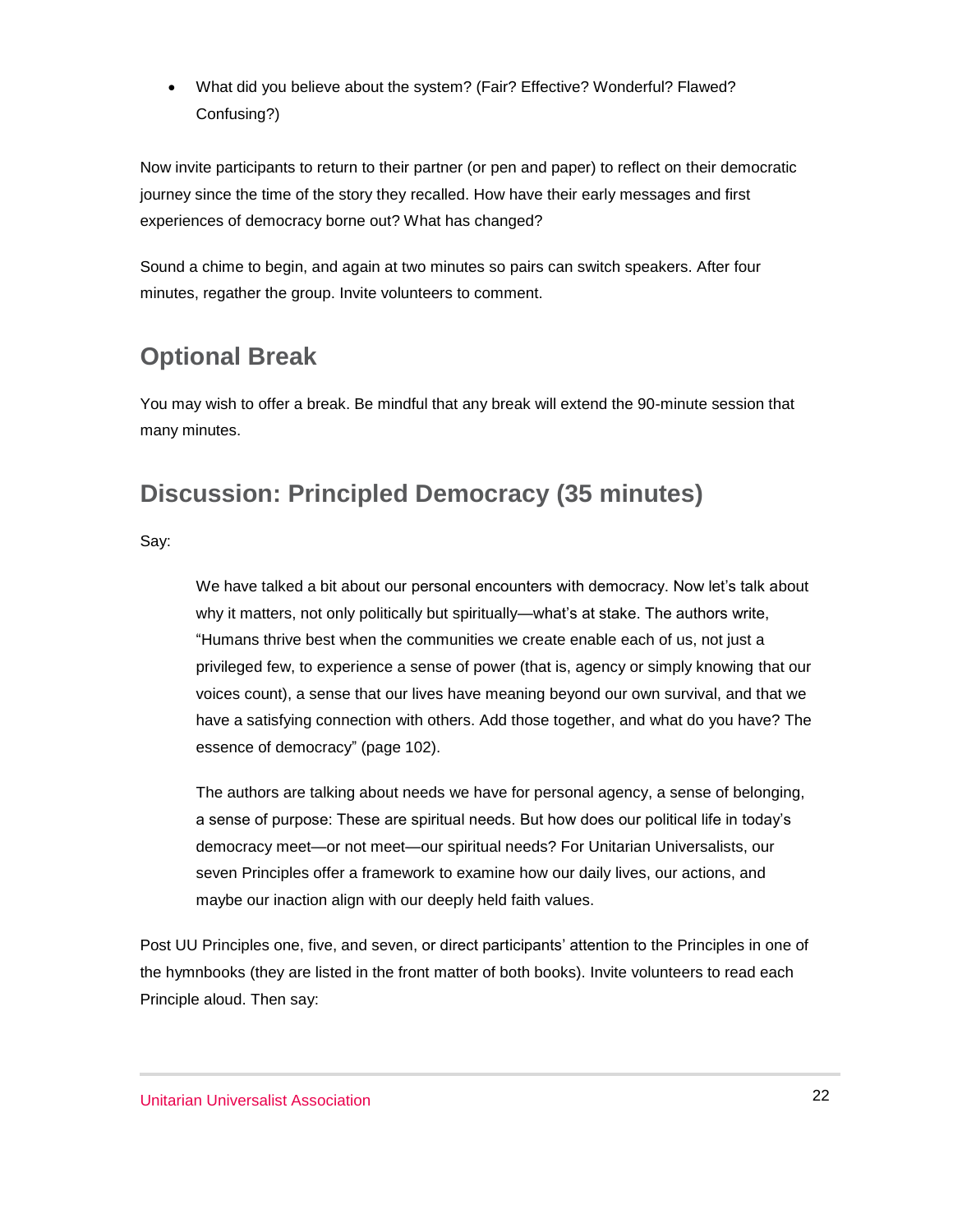The authors explore (and we have mentioned in our earlier discussion) ways in which our democracy is not an ideal version, in fact has never been ideal. At times, democracy in practice fails to honor the inherent worth and dignity of all people. For some, it denies the right of conscience and access to democratic process. In its failings, it can mock our sacred notions of interconnectedness and responsibility for one another. In these ways, it calls into question our first, fifth, and seventh Principles.

Post the newsprint on which you have written these questions: How are you living out our first, fifth, and seventh Principles in the context of today's democracy? What barriers keep you from fully expressing each Principle? What are actions—large or small, public or private—you might take to better align your political life and your religious practice?

Say:

Let's consider what we have learned from the first chapters of *Daring Democracy* and our personal experiences as participants in democracy locally and nationally. Check in, as honestly as you can: How are you living out our first, fifth, and seventh Principles in the context of today's democracy? What barriers keep you from fully expressing each Principle? What are actions—large or small, public or private—you might take to better align your political life and your religious practice?

If you have a large group, form three smaller groups and assign a Principle to each group. Then bring the large group back together and ask each small group to briefly report. If you have fewer than 10 participants, work through all three Principles together.

### **What's Next, and Closing (10 minutes)**

Say:

We have explored how our spirit as well as our political power can thrive or die, depending on the health of our democracy. We know there are legislative and public actions we can pursue. When we return for our third and final meeting on [day, date, time, and place], we will consider ways to join the pro-democracy movement. For now, as we close this gathering, what practices could we begin, to move toward healing?

Lead a "popcorn"-style large group discussion in which participants call out their ideas. Post blank newsprint and record (or have a volunteer record) ideas succinctly on it. You may prompt with suggestions like "make sure all my family members are registered to vote," "find out voter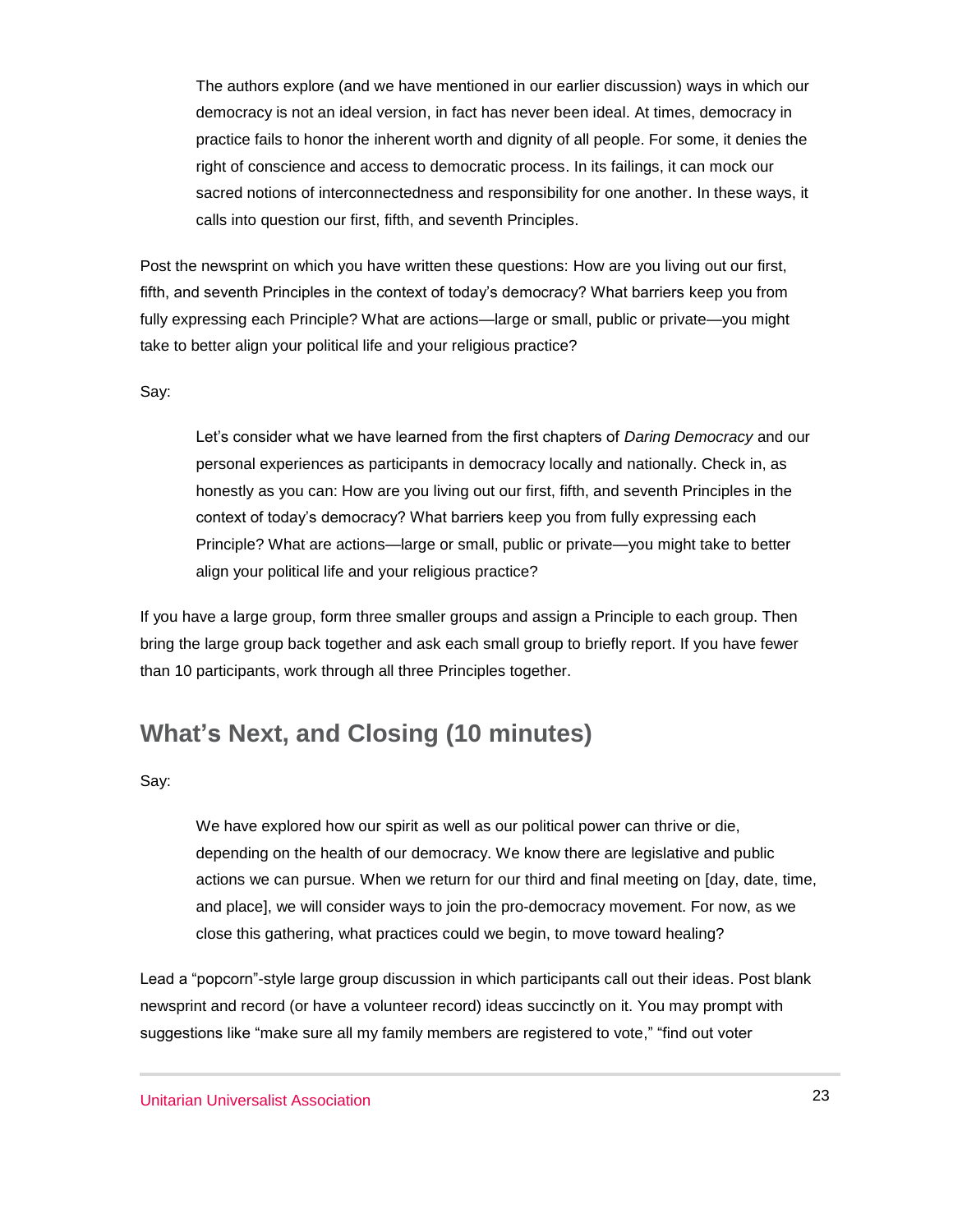registration and active voter rates in my community," "question news sources," etc. Be sure to invite self-care suggestions, such as "take a break from NPR or Facebook."

Offer these closing words:

As Franklin Delano Roosevelt said, "Let us never forget that government is ourselves and not an alien power over us. The ultimate rulers of our democracy are … the voters of this country." May it be so.

Thank participants. Extinguish the chalice.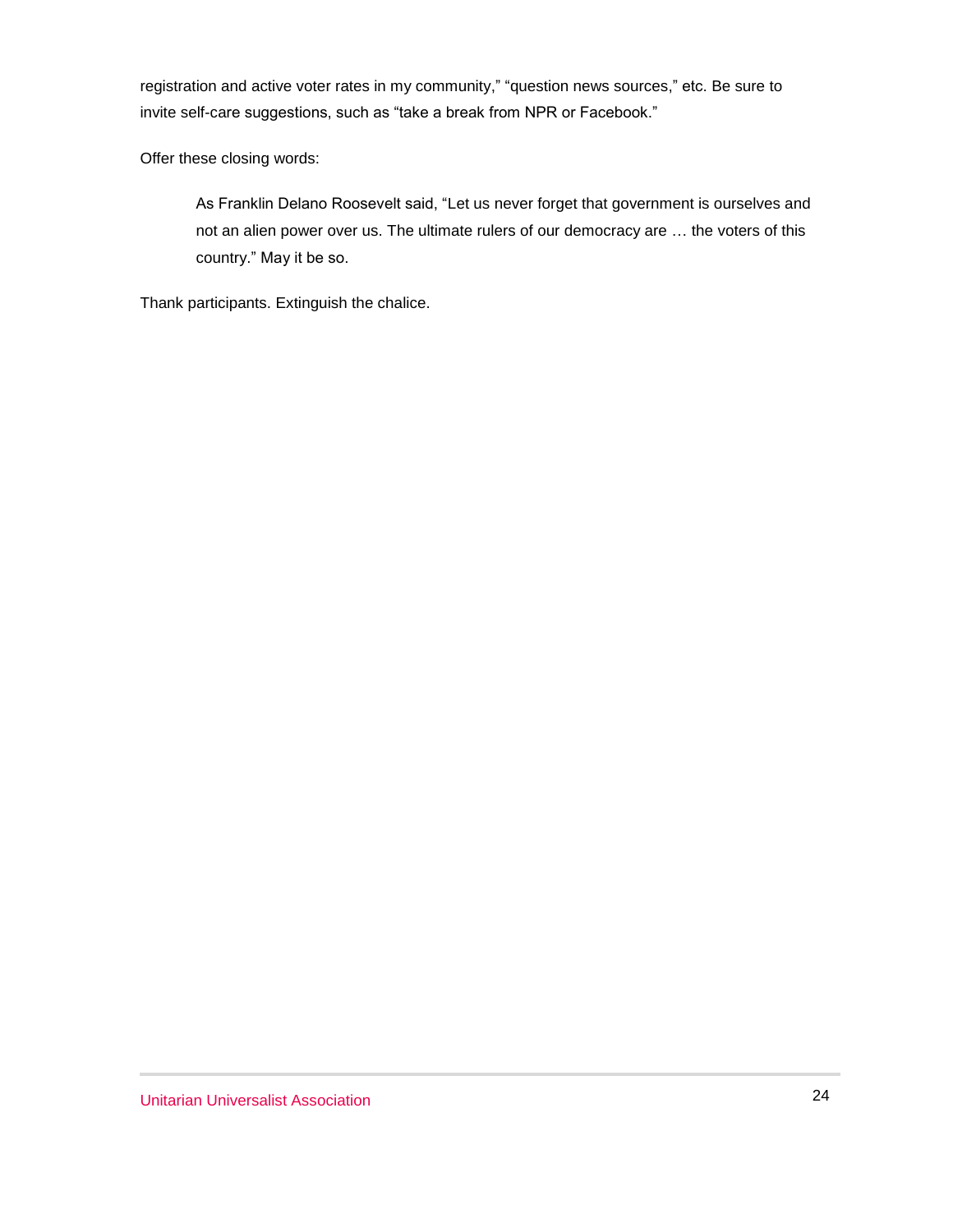# Session 3: Finding One Another

### **Materials**

- Chalice or candle and lighter, or LED battery-operated candle
- Newsprint, markers, and tape
- Covenant from Session 1

### **Preparation**

- Post the covenant from Session 1.
- Set out the chalice.
- Write on newsprint, and set aside:
	- o Who might be your partners in daring democracy, even unlikely ones?
	- o How could we find or approach potential partners?
- Optional: Prepare a handout or an email listing the resources suggested in the What's Next? activity.

### **Chalice Lighting (5 minutes)**

Say, "Our chalice lighting is a quotation from Che Guevara." Light the chalice, and read:

*"If you tremble with indignation at every injustice then you are a comrade of mine."*

Add:

This is our third meeting, so some commitment is already evident! Later we will plan some concrete actions to meet our spiritual and political needs.

### **Check-In (10 minutes)**

Invite participants to reintroduce themselves and, if they wish, briefly tell about a way *Daring Democracy* came up for them since the group last met.

Review the covenant from Session 1.

Unitarian Universalist Association 25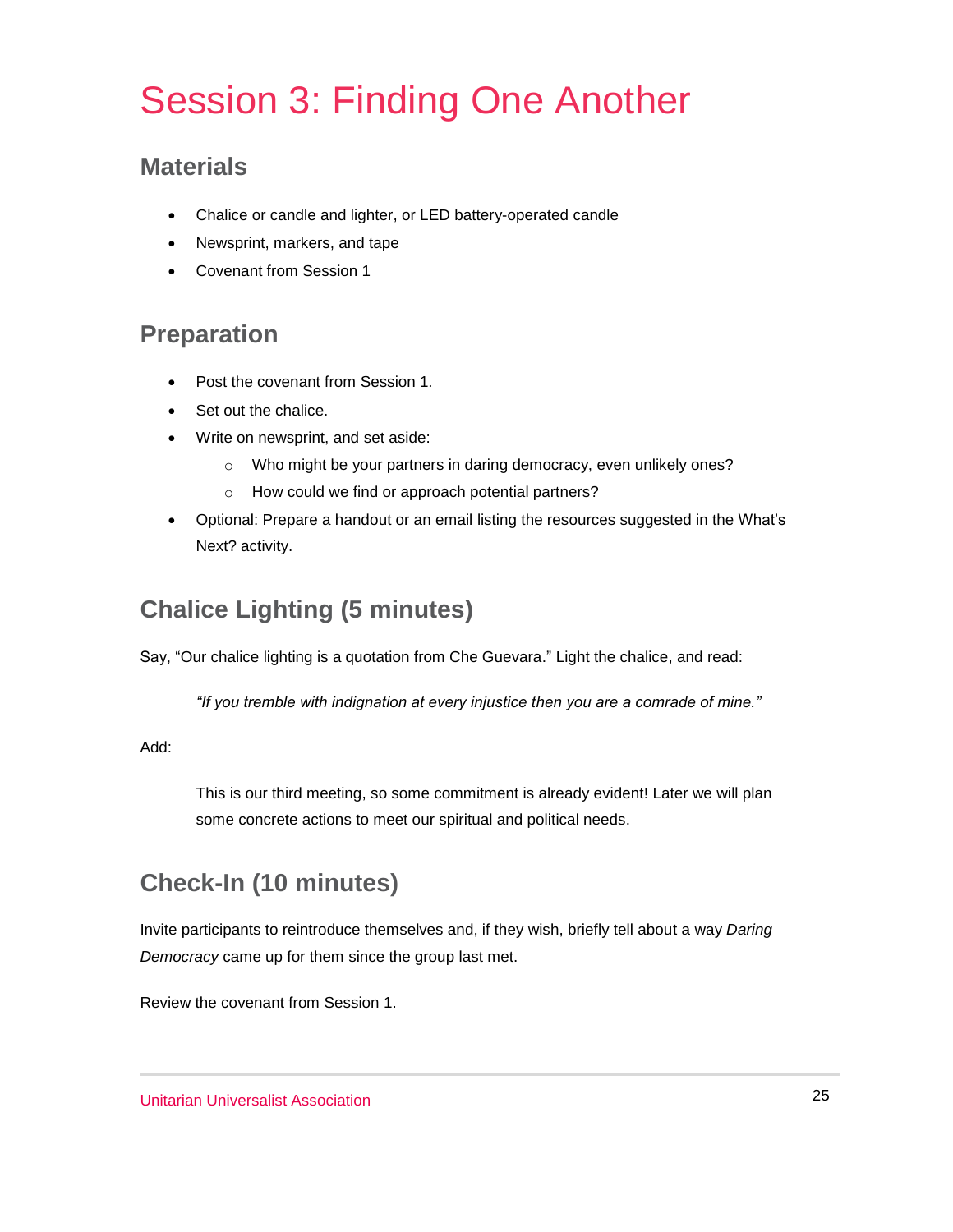### **Finding One Another (30 minutes)**

Suggest that a theme of *Daring Democracy* is the extraordinary power of ordinary people joining together. The Democracy Movement has been called a "movement of movements" which attracts and needs a wide range of stakeholders. Ask participants for examples of coalitions in the movement and explore the common goals of coalition partners. To prompt discussion, mention the Moral Mondays movement spearheaded by Rev. Dr. William J. Barber in North Carolina. In *Daring Democracy*'s section on Moral Mondays, an activist named Clinton Wright recalls:

*I remember the first time … hearing Reverend Barber and the messaging of fusion politics. As a queer person going to a black, indigenously led, grassroots coalition, hearing a minister talk about the intersections of LGBTQ equality and mass incarceration, the fight for black lives, religious freedom, health care, inequality, food insecurity, and immigration reform, it was the first time I felt like all of my identities were represented … the wholeness of my person as an activist and as a human….*

*That is the true power of fusion politics…. It's empowering in a way that is indescribable unless you've been there to be a part of it.*

Say:

The authors illustrate partnerships in the movement through the story of their getting to know one another and deciding to write this book. Let's hear about it from them.

Invite two volunteers to read, as Lappé and Eichen, these excerpts from the book's introduction:

#### [Frances Moore Lappé]

*The year is 1966 and the war in Vietnam is raging. I'm fresh out of college and see US military actions in Southeast Asia as evidence of something deeply amiss here at home…. I know that to go deep I have to dig in somewhere specific. So why not on hunger?*

#### [Adam Eichen]

*On the morning of November 17, 2011, the two-month anniversary of Occupy, I throw myself into the political maelstrom. I arrive in Zuccotti Park around 6:30 a.m.*

### [Lappé]

*Within less than a decade I am summing up my core message this way: hunger is not caused by a scarcity of food but by a scarcity of democracy…. The zeitgeist of the 1960s lifted me up, enabling me to feel part of something big, even historic—a movement*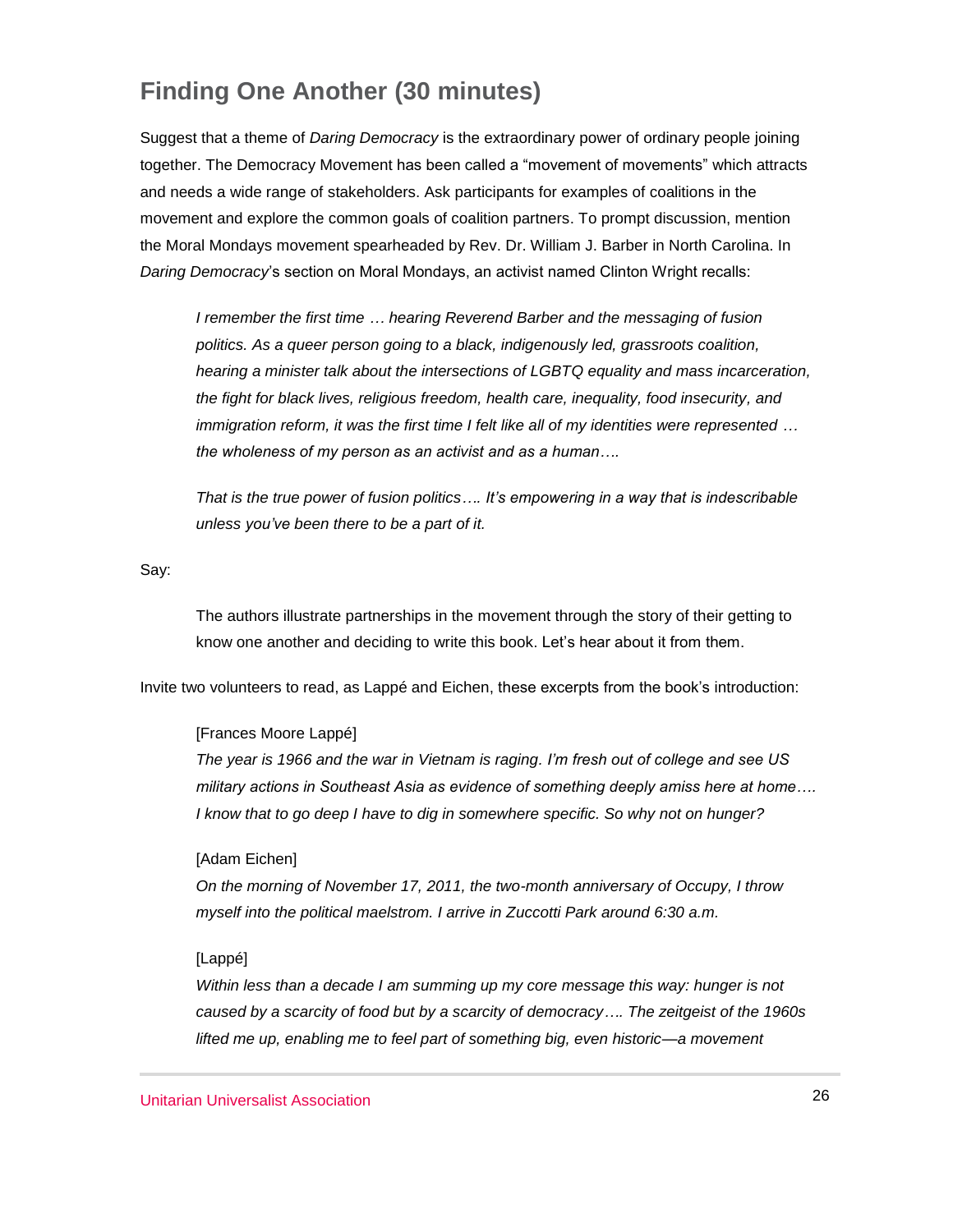*across all "issues" with people who believed that together we could make the world a better place. I never felt alone.*

### [Eichen]

*My stomach clutches, and I want to turn back and go home. Feeling an affinity with the movement and to the history that was waiting to be made, I don't…. I become fixated on why our society is incapable of alleviating suffering, of addressing the problems we collectively face.*

### [Lappé]

*So, in 2015, I land in Mexico City to attend the world's first conference on how to get money out of the control of so-called democracies. Waiting in the rain for the airport bus, I strike up a conversation with a young American named Adam.*

#### [Eichen]

*After three years organizing with Democracy Matters, my commitment to democracy reform solidifies. I am invited to attend a conference in Mexico City on international money in politics…. Little do I know I will meet the legendary Frances Moore Lappé, beginning what will become a virtually nonstop conversation about democracy.*

Remind the group of a transcendent moment the authors describe in chapter 8, The Thrill of Democracy (pages 144-45). Having met at the Mexico City conference, the two had spent many hours of the Democracy Spring march together:

*In the final moments of our march from Philly to DC, we approach the Capitol as cars*  honk and people wave from stoops.... All of us in unison are chanting our favorite call *and response—*Whose democracy? Our democracy! *… Suddenly ahead of us the Capitol dome comes into focus. First, we feel a chill, then tears begin to flow. We can almost feel the new synapses cracking in our brains: "Our Democracy?"—Really?* Yes, ours!

### Then say:

Like Lappé and Eichen on the Democracy Spring march, we have drawn together here, sharing our concerns about our democracy. While our particular justice passions or priorities may differ, we may have together caught the authors' urgency to join with others and take action. Let's look at how we each got here, and consider the potential in connecting with others in this movement of movements, going forward.

What particular justice issue fuels your interest in daring democracy?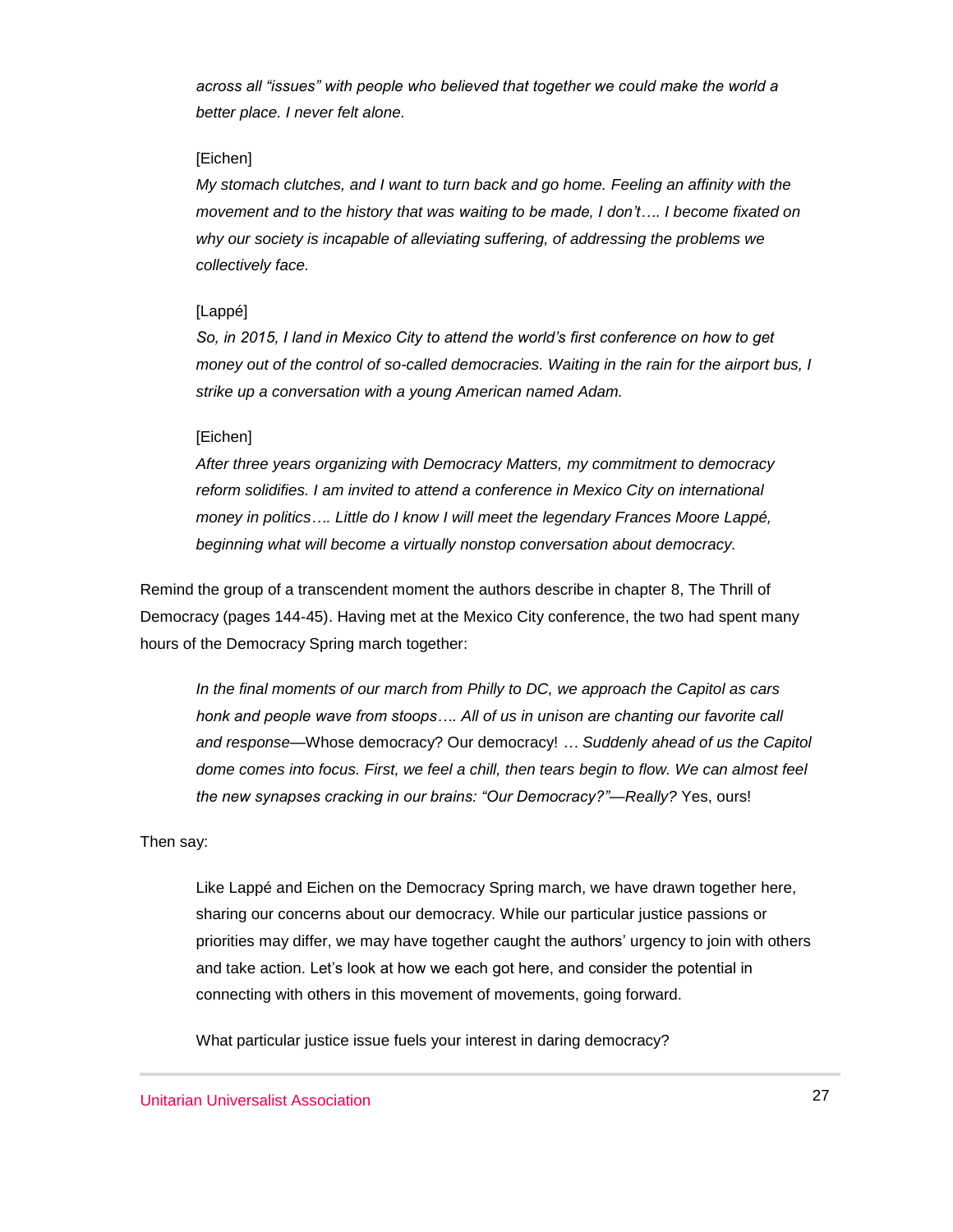Give participants a moment to consider this question. Then go around the circle asking volunteers to briefly share their responses (of course, they may pass if they prefer).

Now post the newsprint you have prepared and lead the group to reflect on these questions:

- Who might be your partners in daring democracy, even unlikely ones, perhaps of a different generation, class, or ethnicity? Perhaps people impassioned about a different justice issue than you? Whom that you have met? Whom that you would like to meet?
- How could we find or approach potential partners? How will we articulate the reasons a democracy movement draws us together?

## **Optional Break**

You may wish to offer a break. Be mindful that any break will extend the 90-minute session that many minutes.

## **What's Next? (40 minutes)**

Invite the group to begin a conversation about actions to take individually or together. Offer one or both of these general goals:

- to better align our faith values and our political experience
- to engage with community or national partners in the movement to promote democracy

You might invite participants to self-select small groups to discuss one of these goals or a specific proposed action.

Share these opportunities with the group. If you have compiled these as a handout, distribute it now.

- Visit the website of the [Democracy Initiative](http://www.democracyinitiative.org/) to identify national and local campaigns you can join. [www.democracyinitiative.org](http://www.democracyinitiative.org/)
- Find further opportunities to study "The Corruption of Our Democracy," the topic selected by the 2016 UUA General Assembly as a Congregational Study/Action Issue (CSAI) through 2020. The UUA website provides [materials](https://www.uua.org/action/process/csais/corruption-of-our-democracy) for pursuing a restoration of democracy. [www.uua.org/action/process/csais/corruption-of-our-democracy](https://www.uua.org/action/process/csais/corruption-of-our-democracy)
- **Explore the website of [Move to Amend,](https://movetoamend.org/) a coalition of organizations and individuals** "building a vibrant democracy that is genuinely accountable to the people, not corporate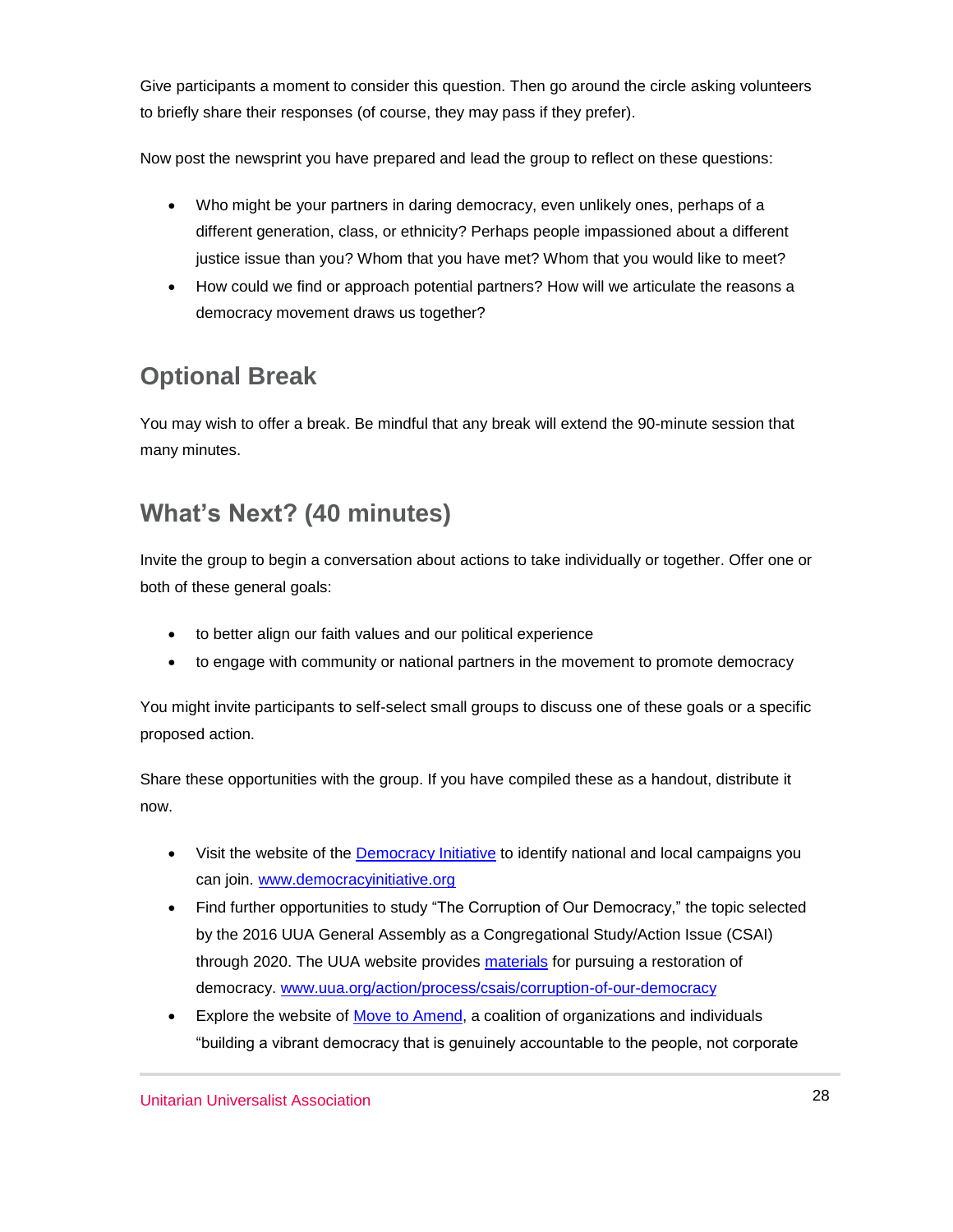interests," through legislative means. Online, find ways to support and promote a constitutional amendment to limit the influence of big money in politics. [movetoamend.org](https://movetoamend.org/)

- Discover [Reclaim Our Democracy,](http://reclaimourdemocracy.org/) a group based at First Parish UU in Concord, Mass., that began working on the issues of escalating inequality and the corrupting influence of money in politics in 2014. [www.reclaimourdemocracy.org](http://www.reclaimourdemocracy.org/)
- Learn more about the **Democracy Spring coalition—the 2016 march and demonstration**, and the ongoing movement.
	- $\circ$  The [website](https://www.democracyspring.org/) describes Democracy Spring's mission and the broad coalition of partners working together. [www.democracyspring.org](https://www.democracyspring.org/)
	- o Show the five-minute video ["UUs at Democracy Awakening"](https://smallscreen.uua.org/videos/uus-at-democracy-awakening) [\(smallscreen.uua.org/videos/uus-at-democracy-awakening\)](https://smallscreen.uua.org/videos/uus-at-democracy-awakening). The video shows the participation of more than 500 UUs in the launch of Democracy Spring and Democracy Awakening in April 2016.
- Investigate the increase, since the 2016 election, in first-time candidates for office. At this writing, many local and state races include new candidates unconnected with corporate money interests—particularly people of color, women, and LGBTQ candidates.
	- o Starting in November 2017, the Electoral Justice Project of the Movement for Black Lives is deploying black political organizers and planning black-led town hall meetings across the country. [Read more](http://dailycaller.com/2017/10/16/black-liberation-group-releases-new-project-for-electoral-justice-for-black-people/) in the Daily Caller online news service. [dailycaller.com/2017/10/16/black-liberation-group-releases-new](http://dailycaller.com/2017/10/16/black-liberation-group-releases-new-project-for-electoral-justice-for-black-people/)[project-for-electoral-justice-for-black-people](http://dailycaller.com/2017/10/16/black-liberation-group-releases-new-project-for-electoral-justice-for-black-people/)
	- o A Slate article, ["Run for Office,"](http://www.slate.com/articles/news_and_politics/cover_story/2017/01/how_to_run_for_office.html) from January 2017 describes how the 2016 election has motivated new candidates from grassroots and marginalized communities. The article also offers links to many related ones. [www.slate.com/articles/news\\_and\\_politics/cover\\_story/2017/01/how\\_to\\_run\\_fo](http://www.slate.com/articles/news_and_politics/cover_story/2017/01/how_to_run_for_office.html) [r\\_office.html](http://www.slate.com/articles/news_and_politics/cover_story/2017/01/how_to_run_for_office.html)
- Consider doing a voter registration drive, a time-honored way to promote democracy. The [League of Women](http://forum.lwv.org/member-resources/article/tips-successful-voter-registration-drives) Voters offers a comprehensive tip sheet for organizing voter registration in local communities. It is important to understand federal, state, and local laws and procedures; check the website of the [Fair Elections Legal Network](http://fairelectionsnetwork.com/resources/) and be sure to verify your understanding with local officials. **forum.lwv.org/member**[resources/article/tips-successful-voter-registration-drives,](http://forum.lwv.org/member-resources/article/tips-successful-voter-registration-drives) [fairelectionsnetwork.com/resources](http://fairelectionsnetwork.com/resources/)